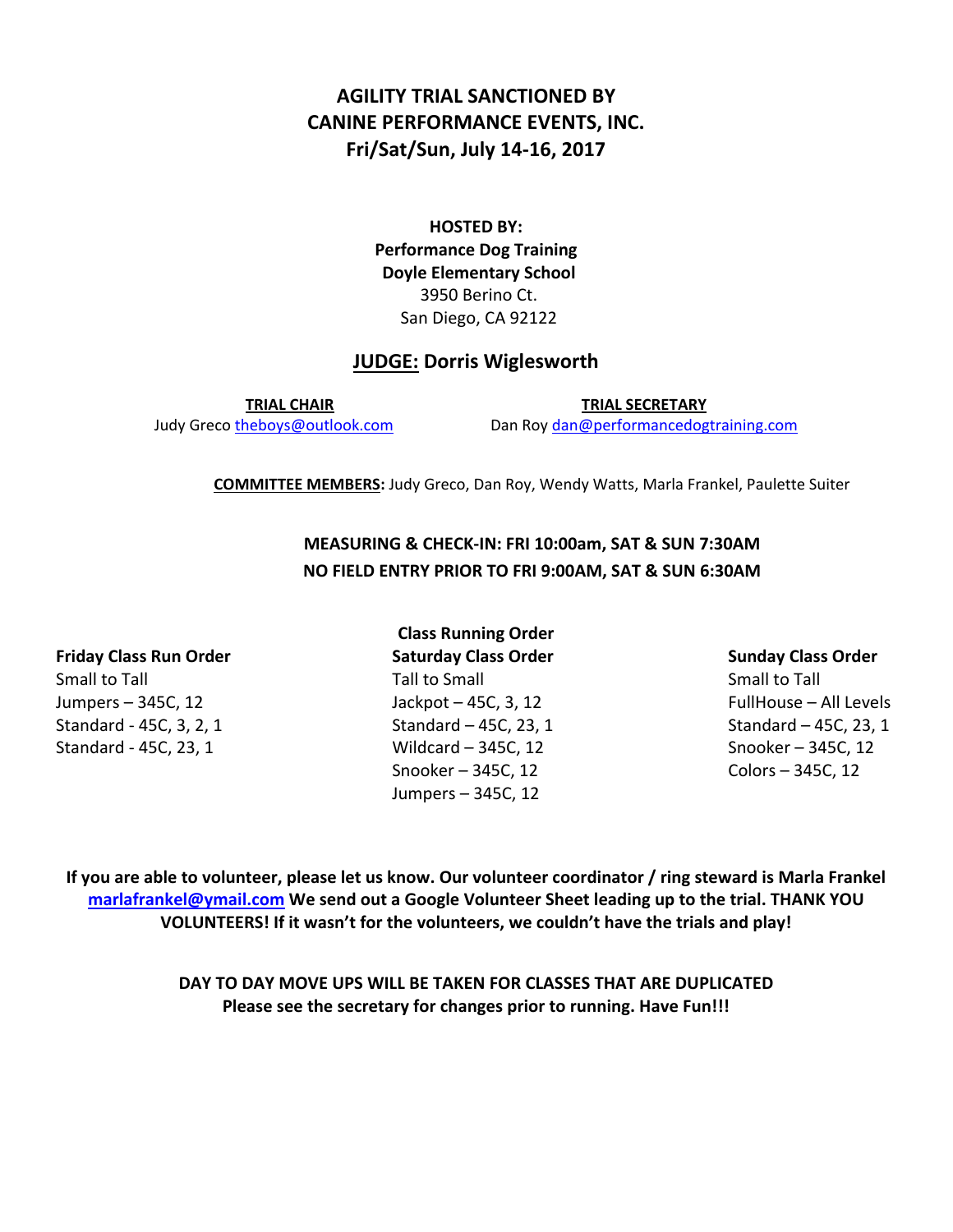|         | Ring 1              |                     | Jumpers Round 1 - Levels 3/4/5/C |                       |                             |
|---------|---------------------|---------------------|----------------------------------|-----------------------|-----------------------------|
| Jump Ht | <b>Armband</b>      | <b>Call Name</b>    | <b>Breed</b>                     | Level                 | Owner/Handler               |
| 4       | 401                 | <b>Nellie</b>       | <b>Yorkshire Terrier</b>         | C                     | <b>Wendy Watts</b>          |
|         | 813<br>$\vee$       | Josie               | Havanese                         | С                     | Sandy Yarvis                |
| 8       | 801                 | Lucee               | All American                     | $\overline{\text{c}}$ | Annette & Pat Jennings      |
|         | 807                 | Ollie               | All American                     | $\mathsf C$           | Gail & Jordan Owashi        |
|         | 802                 | Kelyn               | Welsh Corgi (Cardigan)           | 4                     | Debra Murphy                |
|         | 803                 | Lucy                | <b>Bichon Frise</b>              | 5                     | Debra Rabin                 |
|         | 805                 | <b>Brooklyn</b>     | Havanese                         | 3                     | Sandy Yarvis                |
|         | 809                 | Tesla               | Papillon                         | 4                     | Dayle Shimamura             |
|         | 810                 | Tawnya              | Miniature Pinscher               | 4                     | Kris Leasher                |
|         | 811                 | Emmy                | <b>Toy Fox Terrier</b>           | 3                     | Jamie Bozzi                 |
|         | 804                 | Max                 | Havanese                         | $\mathsf C$           | Sandy Yarvis                |
|         | 808                 | Maizie              | All American                     | 5                     | Gail & Jordan Owashi        |
|         | 1217<br>$\vee$      | Napolean            | Papillon                         | C                     | <b>Tracy Clifford</b>       |
| 12      | 1201                | <b>Princess</b>     | Cocker Spaniel                   | $\overline{3}$        | Lisa Irvin                  |
|         | 1204                | Morimoto            | Miniature Schnauzer              | $\mathsf C$           | Sandra Slivka               |
|         | 1205                | Bella               | All American                     | $\mathsf C$           | Marla Frankel               |
|         | 1209                | Baci                | <b>Jack Russell Terrier</b>      | 5                     | Amy Green                   |
|         | 1211                | Shadow              | Shetland Sheepdog                | 4                     | Kathrin Copley              |
|         | 1623<br>V           | <b>Bug</b>          | <b>Australian Shepherd</b>       | $\mathsf C$           | Dan Roy                     |
|         | 1624<br>$\top$      | Rafferty            | Shetland Sheepdog                | 4                     | Dawn Hoover                 |
|         | 1627<br>$\vee$      | Gromit              | Miniature Australian Shepherd    | С                     | <b>Terri Schmidt</b>        |
| 16      | 1601                | Clara               | Australian Shepherd              | $\overline{\text{c}}$ | Linda Limkemann             |
|         | 1602                | Rica                | Australian Shepherd              | 4                     | Judy & Charles Greco        |
|         | 1603                | Dillon              | Golden Retriever                 | 4                     | <b>Christine Latour</b>     |
|         | 1604                | Party               | <b>Border Collie</b>             | 4                     | Gabriella Ravani            |
|         | 1605                | Danna               | Australian Shepherd              | 4                     | <b>Faith McCune</b>         |
|         | 1608                | Tegan               | <b>Border Collie</b>             | 4                     | Vickie Lee Hill             |
|         | 1610                | Layla               | Australian Shepherd              | $\mathsf C$           | <b>Phillip Crabtree</b>     |
|         | 1611                | Foley               | <b>Border Collie</b>             | 5                     | Janel Eaton                 |
|         | 1613                | Schooner            | Miniature American Shepherd      | 5                     | Jean Trentini               |
|         | 1617                | Levi                | <b>Border Collie</b>             | 5                     | <b>Richard Kolodner</b>     |
|         | 1619                | Shanti              | All American                     | 5                     | <b>Casey Gerdes</b>         |
|         | 1620                |                     |                                  | 4                     | Shari Santos                |
|         | 1621                | Leeloo<br><b>CJ</b> | <b>Australian Cattle Dog</b>     | 5                     |                             |
|         |                     |                     | Miniature Australian Shepherd    | C                     | Rebecca Hespeler            |
|         | 2019<br>$\vee$      | Mattie              | Belgian Sheepdog                 |                       | Randall & Mary Jo Thomsen   |
|         | 2020 V              | Shilo               | Golden Retriever                 | C                     | <b>Cheryl Anne Eickhoff</b> |
|         | 2022<br>$\vee$      | Rudy                | Australian Shepherd              | $\mathsf C$           | Judy & Charles Greco        |
|         | 2023<br>$\top$      | <b>Breeze</b>       | <b>Border Collie</b>             | 5                     | Paulette & Jennifer Suiter  |
|         | 2024 V              | Cody                | All American                     | $\mathsf C$           | Carilan Hill                |
|         | 2408<br>S           | Rory                | Golden Retriever                 | 5                     | <b>Heather McAllister</b>   |
| 20      | 2013                | <b>Breezy</b>       | Portuguese Water Dog             | 5                     | Marilyn Rimmer              |
|         | 2001                | Star                | Australian Shepherd              | C                     | John Kinney                 |
|         | 2002                | <b>Bug</b>          | All American                     | 3                     | Angie Sunderland            |
|         | 2006                | Magic               | Whippet                          | 3                     | Paulette & Jennifer Suiter  |
|         | 2007                | Halo                | Belgian Sheepdog                 | 4                     | Laura & Jessica Stout       |
|         | 2011                | Patches             | All American                     | 5                     | Pat & Ron Culbertson        |
|         | 2014                | Rebel               | Portuguese Water Dog             | 4                     | Marilyn Rimmer              |
|         | 2017                | Faye                | All American                     | 4                     | Juliette Veenstra           |
|         | 2404 V              | Roso                | Vizsla                           | 5                     | Jim & Jan Frazee            |
|         | 2401<br>$\mathsf T$ | Logan               | All American                     | 4                     | Deanna Adams                |
|         | 2407<br>$\top$      | Jyota               | All American                     | 4                     | <b>Casey Gerdes</b>         |
|         |                     |                     |                                  |                       |                             |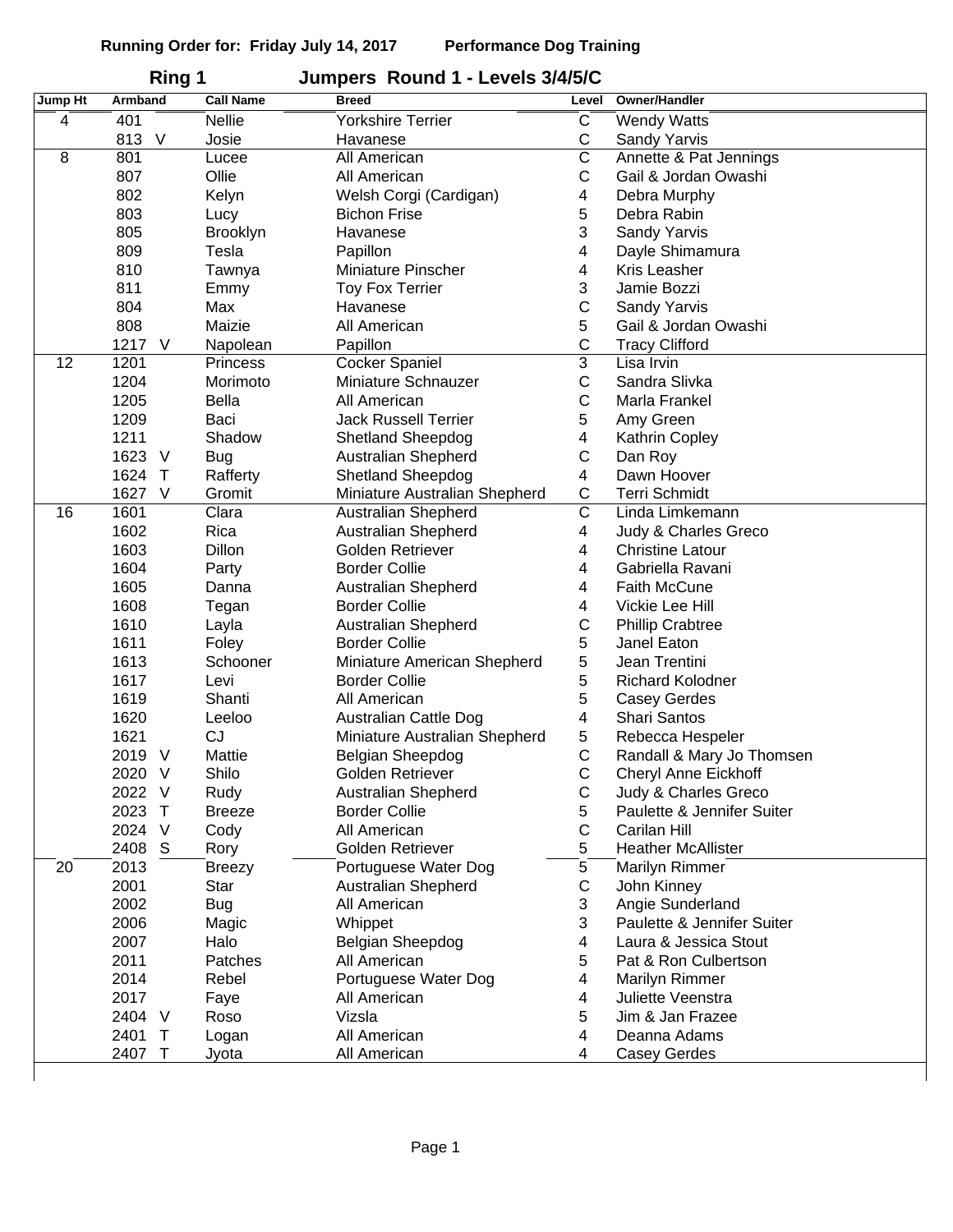|         | Ring 1  |                  | Jumpers Round 1 - Levels 1/2 |       |                            |
|---------|---------|------------------|------------------------------|-------|----------------------------|
| Jump Ht | Armband | <b>Call Name</b> | <b>Breed</b>                 | Level | <b>Owner/Handler</b>       |
| 8       | 1213    | Oliver           | Welsh Corgi (Cardigan)       | 2     | Kayelene Hawthorne         |
| 12      | 1210    | Grommit          | All American                 |       | Mark N Fernandez           |
|         | 1212    | Indy             | All American                 |       | Jamie Bozzi                |
| 16      | 1614    | Shelby           | All American                 |       | Patricia & Brian Goldojarb |
|         | 2021    | Autumn           | Golden Retriever             | 2     | Cathy & Jim Phillips       |
| 20      | 2005    | Sprocket         | All American                 | 2     | <b>Christine Latour</b>    |
|         | 2403    | Voodoo           | Doberman Pinscher            |       | Velda Smith                |
|         | 2405    | Emmy             | <b>Bloodhound</b>            |       | Jim & Jan Frazee           |

### **Ring 1 Standard Round 1 - Levels 4/5/C**

| Jump Ht        | Armband              | <b>Call Name</b> | <b>Breed</b>                  | Level                   | Owner/Handler               |
|----------------|----------------------|------------------|-------------------------------|-------------------------|-----------------------------|
| $\overline{4}$ | 401                  | <b>Nellie</b>    | <b>Yorkshire Terrier</b>      | $\mathsf{C}$            | <b>Wendy Watts</b>          |
|                | 813 V                | Josie            | Havanese                      | $\mathsf{C}$            | Sandy Yarvis                |
|                | 815 S                | Odie             | <b>Russell Terrier</b>        | C                       | Lorraine Donner             |
| 8              | 801                  | Lucee            | All American                  | $\overline{\text{c}}$   | Annette & Pat Jennings      |
|                | 802                  | Kelyn            | Welsh Corgi (Cardigan)        | $\overline{\mathbf{4}}$ | Debra Murphy                |
|                | 803                  | Lucy             | <b>Bichon Frise</b>           | 5                       | Debra Rabin                 |
|                | 810                  | Tawnya           | Miniature Pinscher            | 4                       | Kris Leasher                |
|                | 804                  | Max              | Havanese                      | C                       | Sandy Yarvis                |
|                | 1217<br>$\vee$       | Napolean         | Papillon                      | C                       | <b>Tracy Clifford</b>       |
| 12             | 1204                 | Morimoto         | Miniature Schnauzer           | $\overline{\mathsf{c}}$ | Sandra Slivka               |
|                | 1205                 | Bella            | All American                  | 5                       | Marla Frankel               |
|                | 1209                 | Baci             | Jack Russell Terrier          | $\overline{4}$          | Amy Green                   |
|                | 1211                 | Shadow           | Shetland Sheepdog             | 4                       | Kathrin Copley              |
|                | 1623 V               | <b>Bug</b>       | <b>Australian Shepherd</b>    | C                       | Dan Roy                     |
|                | 1624<br>$\top$       | Rafferty         | <b>Shetland Sheepdog</b>      | $\overline{4}$          | Dawn Hoover                 |
|                | 1627<br>$\vee$       | Gromit           | Miniature Australian Shepherd | $\mathsf C$             | <b>Terri Schmidt</b>        |
|                | 2026<br>S            | Chelsea          | German Shepherd Dog           | C                       | Thea Reed                   |
| 16             | 1601                 | Clara            | Australian Shepherd           | $\overline{\mathsf{c}}$ | Linda Limkemann             |
|                | 1602                 | Rica             | <b>Australian Shepherd</b>    | 4                       | Judy & Charles Greco        |
|                | 1603                 | Dillon           | Golden Retriever              | 4                       | <b>Christine Latour</b>     |
|                | 1605                 | Danna            | Australian Shepherd           | 4                       | <b>Faith McCune</b>         |
|                | 1609                 | Klo              | All American                  | 5                       | Lorraine Donner             |
|                | 1610                 | Layla            | <b>Australian Shepherd</b>    | $\mathsf{C}$            | <b>Phillip Crabtree</b>     |
|                | 1611                 | Foley            | <b>Border Collie</b>          | 5                       | Janel Eaton                 |
|                | 1613                 | Schooner         | Miniature American Shepherd   | $\overline{\mathbf{4}}$ | Jean Trentini               |
|                | 1617                 | Levi             | <b>Border Collie</b>          | 5                       | <b>Richard Kolodner</b>     |
|                | 1619                 | Shanti           | All American                  | 5                       | <b>Casey Gerdes</b>         |
|                | 1620                 | Leeloo           | <b>Australian Cattle Dog</b>  | $\overline{4}$          | Shari Santos                |
|                | 1621                 | <b>CJ</b>        | Miniature Australian Shepherd | $\sqrt{5}$              | Rebecca Hespeler            |
|                | 2019<br>$\vee$       | Mattie           | Belgian Sheepdog              | $\mathsf{C}$            | Randall & Mary Jo Thomsen   |
|                | 2020<br>V            | Shilo            | Golden Retriever              | $\overline{4}$          | <b>Cheryl Anne Eickhoff</b> |
|                | 2022 V               | Rudy             | <b>Australian Shepherd</b>    | $\mathsf C$             | Judy & Charles Greco        |
|                | 2023<br>$\top$       | <b>Breeze</b>    | <b>Border Collie</b>          | 5                       | Paulette & Jennifer Suiter  |
|                | 2024<br>V            | Cody             | All American                  | 5                       | Carilan Hill                |
|                | 2408<br>S            | Rory             | Golden Retriever              | 5                       | <b>Heather McAllister</b>   |
| 20             | 2013                 | <b>Breezy</b>    | Portuguese Water Dog          | $\overline{4}$          | Marilyn Rimmer              |
|                | 2001                 | Star             | Australian Shepherd           | $\mathsf C$             | John Kinney                 |
|                | 2007                 | Halo             | Belgian Sheepdog              | $\overline{\mathbf{4}}$ | Laura & Jessica Stout       |
|                | 2011                 | Patches          | All American                  | 5                       | Pat & Ron Culbertson        |
|                | 2017                 | Faye             | All American                  | 4                       | Juliette Veenstra           |
|                | 2404<br>V            | Roso             | Vizsla                        | 4                       | Jim & Jan Frazee            |
|                | $\mathsf{T}$<br>2401 | Logan            | All American                  | 4                       | Deanna Adams                |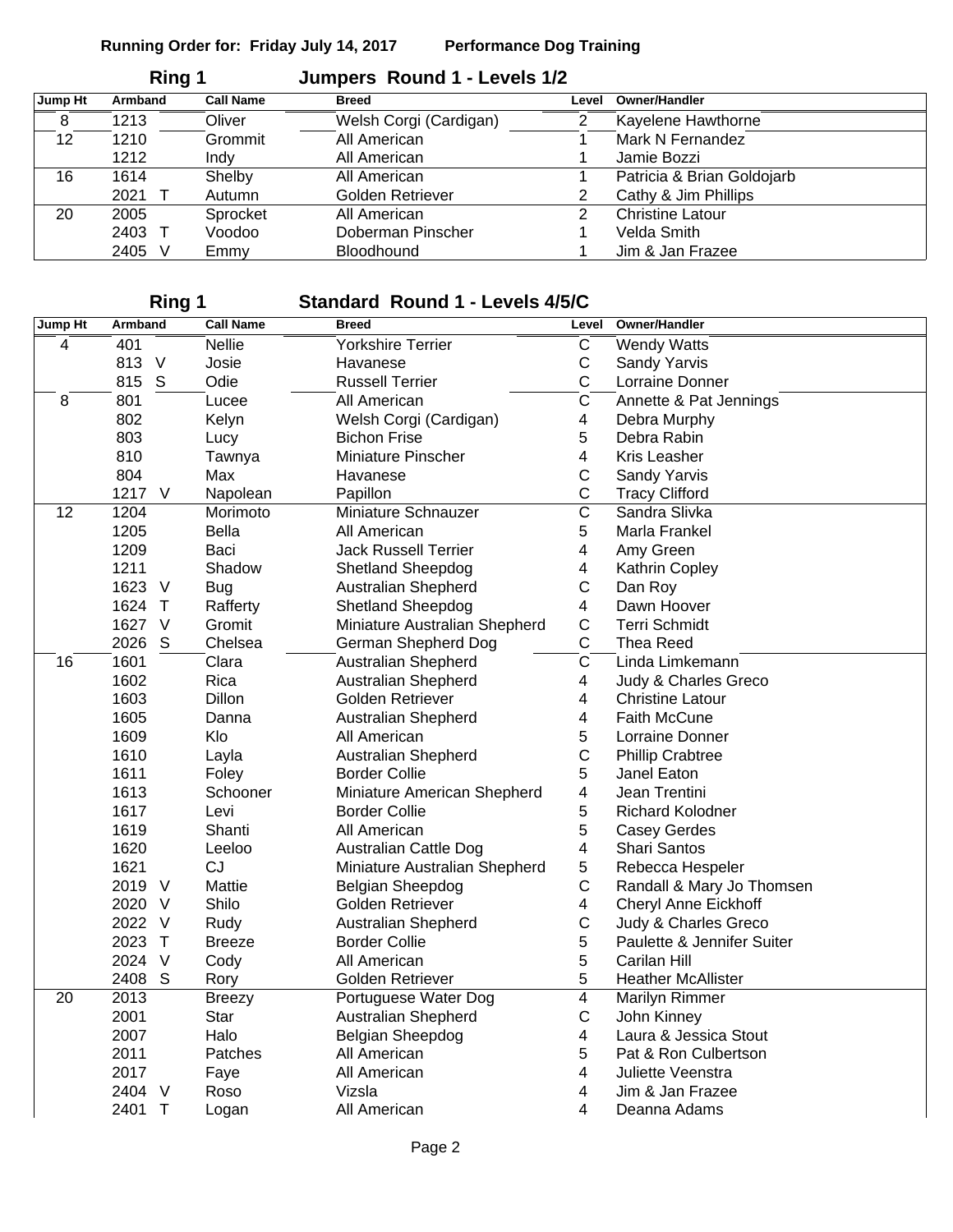|         | Ring 1  |                  |              | Standard Round 1 - Levels 4/5/C (Continued) |               |
|---------|---------|------------------|--------------|---------------------------------------------|---------------|
| Jump Ht | Armband | <b>Call Name</b> | <b>Breed</b> | Level                                       | Owner/Handler |
|         | 2406    | Jack Sparrow     |              | Belgian Malinois                            | Thea Reed     |

|         | Ring 1  |                  | <b>Standard Round 1 - Level 3</b> |       |                       |
|---------|---------|------------------|-----------------------------------|-------|-----------------------|
| Jump Ht | Armband | <b>Call Name</b> | <b>Breed</b>                      | Level | <b>Owner/Handler</b>  |
| 8       | 809     | Tesla            | Papillon                          |       | Dayle Shimamura       |
|         | 811     | Emmy             | <b>Toy Fox Terrier</b>            | 3     | Jamie Bozzi           |
| 12      | 1201    | <b>Princess</b>  | <b>Cocker Spaniel</b>             |       | Lisa Irvin            |
| 16      | 1604    | Party            | <b>Border Collie</b>              |       | Gabriella Ravani      |
| 20      | 2002    | Bug              | All American                      |       | Angie Sunderland      |
|         | 2014    | Rebel            | Portuguese Water Dog              |       | <b>Marilyn Rimmer</b> |

## **Ring 1 Standard Round 1 - Level 2**

| Jump Ht | Armband | <b>Call Name</b> | <b>Breed</b>           | Level | <b>Owner/Handler</b>    |
|---------|---------|------------------|------------------------|-------|-------------------------|
| 8       | 807     | <b>Ollie</b>     | All American           |       | Gail & Jordan Owashi    |
|         | 808     | Maizie           | All American           |       | Gail & Jordan Owashi    |
|         | 1213    | Oliver           | Welsh Corgi (Cardigan) |       | Kayelene Hawthorne      |
| 16      | 2021    | Autumn           | Golden Retriever       |       | Cathy & Jim Phillips    |
| 20      | 2005    | Sprocket         | All American           |       | <b>Christine Latour</b> |

| Ring 1  |           |                  | <b>Standard Round 1 - Level 1</b> |       |                            |
|---------|-----------|------------------|-----------------------------------|-------|----------------------------|
| Jump Ht | Armband   | <b>Call Name</b> | <b>Breed</b>                      | Level | Owner/Handler              |
| 12      | 1210      | Grommit          | All American                      |       | Mark N Fernandez           |
|         | 1212      | Indv             | All American                      |       | Jamie Bozzi                |
| 16      | 1614      | Shelby           | All American                      |       | Patricia & Brian Goldojarb |
| 20      | 2405<br>v | Emmy             | <b>Bloodhound</b>                 |       | Jim & Jan Frazee           |

## **Ring 1 Standard Round 2 - Levels 4/5/C**

| Jump Ht | Armband              | <b>Call Name</b> | <b>Breed</b>                  | Level | <b>Owner/Handler</b>    |
|---------|----------------------|------------------|-------------------------------|-------|-------------------------|
| 4       | 401                  | <b>Nellie</b>    | <b>Yorkshire Terrier</b>      | С     | <b>Wendy Watts</b>      |
|         | 813 V                | Josie            | Havanese                      | C     | Sandy Yarvis            |
|         | 815 S                | Odie             | <b>Russell Terrier</b>        | C     | Lorraine Donner         |
| 8       | 801                  | Lucee            | All American                  | С     | Annette & Pat Jennings  |
|         | 802                  | Kelyn            | Welsh Corgi (Cardigan)        | 4     | Debra Murphy            |
|         | 803                  | Lucy             | <b>Bichon Frise</b>           | 5     | Debra Rabin             |
|         | 810                  | Tawnya           | <b>Miniature Pinscher</b>     | 4     | <b>Kris Leasher</b>     |
|         | 804                  | Max              | Havanese                      | С     | Sandy Yarvis            |
|         | 1217<br>$\vee$       | Napolean         | Papillon                      | С     | <b>Tracy Clifford</b>   |
| 12      | 1204                 | Morimoto         | Miniature Schnauzer           | С     | Sandra Slivka           |
|         | 1205                 | Bella            | All American                  | 5     | Marla Frankel           |
|         | 1209                 | Baci             | <b>Jack Russell Terrier</b>   | 4     | Amy Green               |
|         | 1211                 | Shadow           | <b>Shetland Sheepdog</b>      | 4     | Kathrin Copley          |
|         | 1623 V               | Bug              | Australian Shepherd           | С     | Dan Roy                 |
|         | 1624<br>$\top$       | Rafferty         | Shetland Sheepdog             | 4     | Dawn Hoover             |
|         | 1627<br>V            | Gromit           | Miniature Australian Shepherd | C     | <b>Terri Schmidt</b>    |
|         | 2026<br><sub>S</sub> | Chelsea          | German Shepherd Dog           | С     | Thea Reed               |
| 16      | 1601                 | Clara            | Australian Shepherd           | С     | Linda Limkemann         |
|         | 1602                 | Rica             | Australian Shepherd           | 4     | Judy & Charles Greco    |
|         | 1603                 | Dillon           | Golden Retriever              | 4     | <b>Christine Latour</b> |
|         | 1605                 | Danna            | <b>Australian Shepherd</b>    | 4     | <b>Faith McCune</b>     |
|         | 1609                 | Klo              | All American                  | 5     | Lorraine Donner         |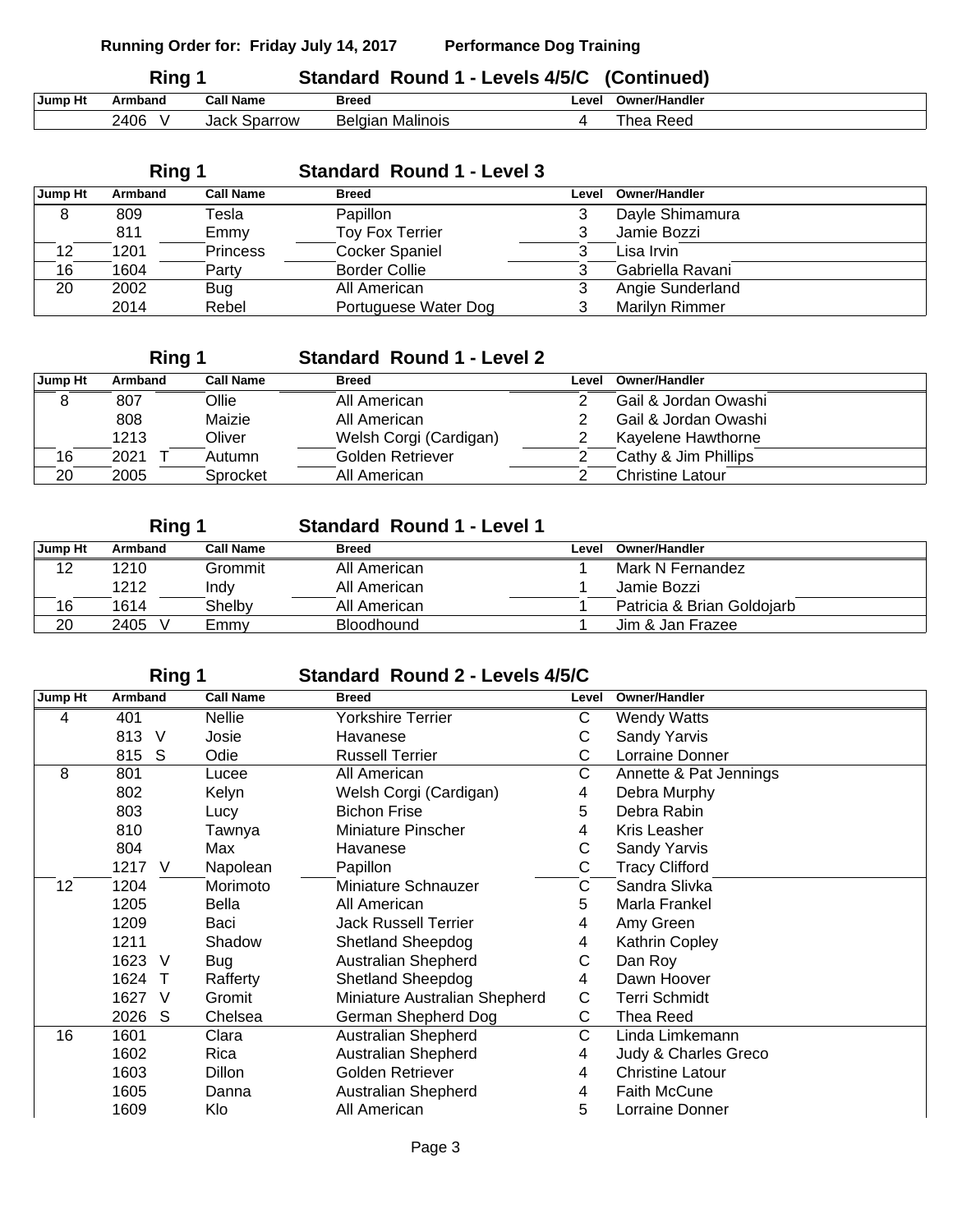|         | Ring 1  |              |                     | Standard Round 2 - Levels 4/5/C (Continued) |       |                           |
|---------|---------|--------------|---------------------|---------------------------------------------|-------|---------------------------|
| Jump Ht | Armband |              | <b>Call Name</b>    | <b>Breed</b>                                | Level | <b>Owner/Handler</b>      |
|         | 1610    |              | Layla               | Australian Shepherd                         | С     | <b>Phillip Crabtree</b>   |
|         | 1611    |              | Foley               | <b>Border Collie</b>                        | 5     | Janel Eaton               |
|         | 1613    |              | Schooner            | Miniature American Shepherd                 | 4     | Jean Trentini             |
|         | 1617    |              | Levi                | <b>Border Collie</b>                        | 5     | <b>Richard Kolodner</b>   |
|         | 1620    |              | Leeloo              | <b>Australian Cattle Dog</b>                | 4     | <b>Shari Santos</b>       |
|         | 1621    |              | CJ                  | Miniature Australian Shepherd               | 5     | Rebecca Hespeler          |
|         | 2019    | V            | Mattie              | Belgian Sheepdog                            | C     | Randall & Mary Jo Thomsen |
|         | 2020    | <sub>V</sub> | Shilo               | Golden Retriever                            | 4     | Cheryl Anne Eickhoff      |
|         | 2022    | V            | Rudy                | Australian Shepherd                         | С     | Judy & Charles Greco      |
|         | 2024    | V            | Cody                | All American                                | 5     | Carilan Hill              |
|         | 2408    | <sub>S</sub> | Rory                | Golden Retriever                            | 5.    | <b>Heather McAllister</b> |
| 20      | 2013    |              | <b>Breezy</b>       | Portuguese Water Dog                        | 4     | Marilyn Rimmer            |
|         | 2001    |              | Star                | Australian Shepherd                         | С     | John Kinney               |
|         | 2007    |              | Halo                | Belgian Sheepdog                            | 4     | Laura & Jessica Stout     |
|         | 2011    |              | <b>Patches</b>      | All American                                | 5     | Pat & Ron Culbertson      |
|         | 2017    |              | Faye                | All American                                | 4     | Juliette Veenstra         |
|         | 2404    | -V           | Roso                | Vizsla                                      | 4     | Jim & Jan Frazee          |
|         | 2401    |              | Logan               | All American                                | 4     | Deanna Adams              |
|         | 2406    | V            | <b>Jack Sparrow</b> | <b>Belgian Malinois</b>                     | 4     | Thea Reed                 |

| Ring 1  |         |                  | <b>Standard Round 2 - Levels 2/3</b> |       |                            |
|---------|---------|------------------|--------------------------------------|-------|----------------------------|
| Jump Ht | Armband | <b>Call Name</b> | <b>Breed</b>                         | Level | <b>Owner/Handler</b>       |
| 8       | 807     | Ollie            | All American                         | 2     | Gail & Jordan Owashi       |
|         | 809     | Tesla            | Papillon                             | 3     | Dayle Shimamura            |
|         | 811     | Emmy             | <b>Toy Fox Terrier</b>               | 3     | Jamie Bozzi                |
|         | 808     | Maizie           | All American                         | 2     | Gail & Jordan Owashi       |
|         | 1213    | Oliver           | Welsh Corgi (Cardigan)               | 2     | Kayelene Hawthorne         |
| 12      | 1201    | Princess         | <b>Cocker Spaniel</b>                | 3     | Lisa Irvin                 |
| 16      | 1604    | Party            | <b>Border Collie</b>                 | 3     | Gabriella Ravani           |
| 20      | 2002    | Bug              | All American                         | 3     | Angie Sunderland           |
|         | 2005    | Sprocket         | All American                         | 2     | <b>Christine Latour</b>    |
|         | 2006    | Magic            | Whippet                              | 3     | Paulette & Jennifer Suiter |
|         | 2014    | Rebel            | Portuguese Water Dog                 | 3     | Marilyn Rimmer             |

**Ring 1 Standard Round 2 - Level 1**

| Jump Ht | Armband | <b>Call Name</b> | <b>Breed</b>      | Level | Owner/Handler              |
|---------|---------|------------------|-------------------|-------|----------------------------|
| 12      | 1210    | Grommit          | All American      |       | Mark N Fernandez           |
|         | 1212    | Indv             | All American      |       | Jamie Bozzi                |
| 16      | 1614    | Shelbv           | All American      |       | Patricia & Brian Goldoiarb |
| 20      | 2405    | Emmy             | <b>Bloodhound</b> |       | Jim & Jan Frazee           |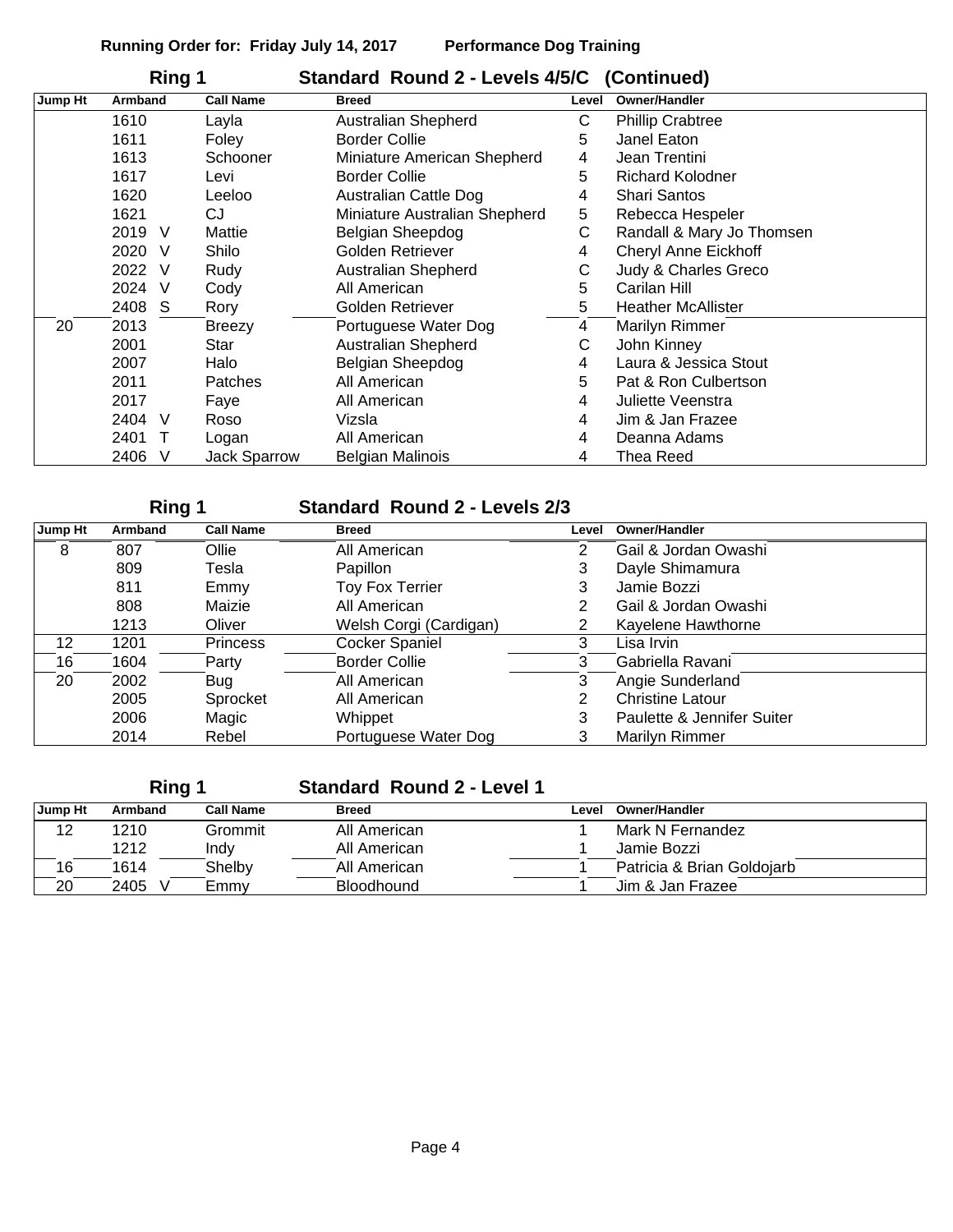| Jump Ht | ו שוויו<br>Armband | <b>Call Name</b>    | <b>Jachpol Induity I - Levels FUJO</b><br><b>Breed</b> | Level                 | Owner/Handler             |
|---------|--------------------|---------------------|--------------------------------------------------------|-----------------------|---------------------------|
| 20      | 2001               | Star                | Australian Shepherd                                    | C                     | John Kinney               |
|         | 2008               | Cirri               | Belgian Sheepdog                                       | 4                     | Kim Wilson                |
|         | 2009               |                     | Golden Retriever                                       | 5                     | Sarah Ball                |
|         | 2010               | Baylor              | All American                                           | 5                     | David Walker              |
|         |                    | Freyja              |                                                        |                       |                           |
|         | 2011               | Patches             | All American                                           | 4                     | Pat & Ron Culbertson      |
|         | 2016               | Fisher              | English Springer Spaniel                               | С                     | Jodi Christy              |
|         | 2018               | Rockie              | Australian Shepherd                                    | 4                     | Gloria & William Owler    |
|         | 2404 V             | Roso                | Vizsla                                                 | 4                     | Jim & Jan Frazee          |
|         | 2401<br>$\top$     | Logan               | All American                                           | 4                     | Deanna Adams              |
|         | 2407<br>$\top$     | Jyota               | All American                                           | 4                     | <b>Casey Gerdes</b>       |
| 16      | 1601               | Clara               | Australian Shepherd                                    | 5                     | Linda Limkemann           |
|         | 1602               | Rica                | Australian Shepherd                                    | 4                     | Judy & Charles Greco      |
|         | 1603               | <b>Dillon</b>       | Golden Retriever                                       | 4                     | <b>Christine Latour</b>   |
|         | 1604               | Party               | <b>Border Collie</b>                                   | 4                     | Gabriella Ravani          |
|         | 1605               | Danna               | Australian Shepherd                                    | 4                     | <b>Faith McCune</b>       |
|         | 1607               | Missy               | English Springer Spaniel                               | 4                     | Faye Jacobs               |
|         | 1608               | Tegan               | <b>Border Collie</b>                                   | 4                     | Vickie Lee Hill           |
|         | 1609               | Klo                 | All American                                           | 5                     | Lorraine Donner           |
|         | 1610               | Layla               | Australian Shepherd                                    | $\mathsf C$           | <b>Phillip Crabtree</b>   |
|         | 1611               | Foley               | <b>Border Collie</b>                                   | 5                     | Janel Eaton               |
|         | 1612               | Keep-Her            | Shetland Sheepdog                                      | 4                     | Diane Furtak              |
|         | 1613               | Schooner            | Miniature American Shepherd                            | 5                     | Jean Trentini             |
|         | 1616               | Ozzy                | All American                                           | 5                     | David & Janice Young      |
|         | 1618               | Dashell             | <b>Shetland Sheepdog</b>                               | 4                     | Barbara Demko             |
|         | 1619               | Shanti              | All American                                           | 5                     | <b>Casey Gerdes</b>       |
|         | 1621               | <b>CJ</b>           | Miniature Australian Shepherd                          | 5                     | Rebecca Hespeler          |
|         | 1622               | <b>Bonnie</b>       | Miniature Australian Shepherd                          | 5                     | Laura Ann Lotz            |
|         | 2019 V             | Mattie              | Belgian Sheepdog                                       | С                     | Randall & Mary Jo Thomsen |
|         | 2020 V             | Shilo               | Golden Retriever                                       | 4                     | Cheryl Anne Eickhoff      |
|         | 2022 V             | Rudy                | <b>Australian Shepherd</b>                             | $\mathsf C$           | Judy & Charles Greco      |
|         | 2408<br>S          | Rory                | Golden Retriever                                       | 5                     | <b>Heather McAllister</b> |
| 12      | 1201               | Princess            | <b>Cocker Spaniel</b>                                  | $\overline{4}$        | Lisa Irvin                |
|         | 1204               | Morimoto            | Miniature Schnauzer                                    | C                     | Sandra Slivka             |
|         | 1205               | Bella               | All American                                           | 5                     | Marla Frankel             |
|         | 1209               | Baci                | Jack Russell Terrier                                   | 5                     | Amy Green                 |
|         | 1211               | Shadow              | <b>Shetland Sheepdog</b>                               | 4                     | Kathrin Copley            |
|         | 1623 V             | <b>Bug</b>          | Australian Shepherd                                    | С                     | Dan Roy                   |
|         | 1625<br>$\vee$     | Maui                | Miniature Australian Shepherd                          | 5                     | Allison Thom              |
|         | 1626<br>$\vee$     | Nikki               | Australian Shepherd                                    | С                     | Pat & Bruce Rundel        |
|         | 1627 V             | Gromit              | Miniature Australian Shepherd                          | 5                     | <b>Terri Schmidt</b>      |
| 8       | 801                | Lucee               | All American                                           | $\overline{\text{c}}$ | Annette & Pat Jennings    |
|         | 803                | Lucy                | <b>Bichon Frise</b>                                    | 5                     | Debra Rabin               |
|         | 809                | Tesla               | Papillon                                               | 5                     | Dayle Shimamura           |
|         | 810                |                     | Miniature Pinscher                                     | 4                     | Kris Leasher              |
|         | 812                | Tawnya              | <b>Russell Terrier</b>                                 | С                     | <b>Barbara Chesnut</b>    |
|         |                    | <b>Haleys Comet</b> |                                                        |                       |                           |
|         | 804                | Max                 | Havanese                                               | С                     | Sandy Yarvis              |
|         | 1217 V             | Napolean            | Papillon                                               | С                     | <b>Tracy Clifford</b>     |
| 4       | 401                | <b>Nellie</b>       | Yorkshire Terrier                                      | С                     | <b>Wendy Watts</b>        |
|         | 813 V              | Josie               | Havanese                                               | С                     | Sandy Yarvis              |
|         | 815 S              | Odie                | <b>Russell Terrier</b>                                 | C                     | Lorraine Donner           |
|         |                    |                     |                                                        |                       |                           |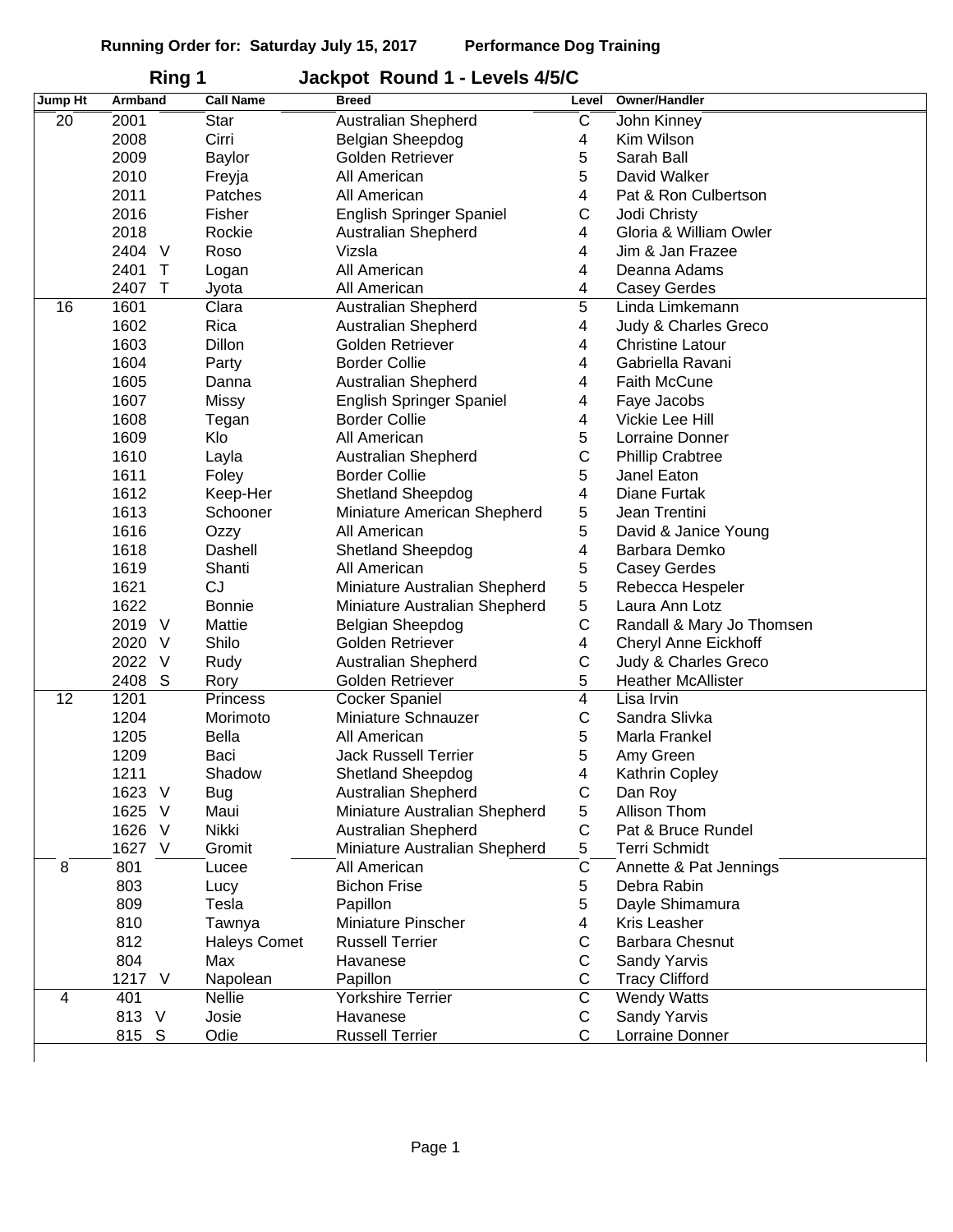|         | Ring 1  |                  | Jackpot Round 1 - Level 3 |       |                            |
|---------|---------|------------------|---------------------------|-------|----------------------------|
| Jump Ht | Armband | <b>Call Name</b> | <b>Breed</b>              | Level | <b>Owner/Handler</b>       |
| 20      | 2013    | <b>Breezy</b>    | Portuguese Water Dog      | 3     | Marilyn Rimmer             |
|         | 2002    | <b>Bug</b>       | All American              | 3     | Angie Sunderland           |
|         | 2005    | Sprocket         | All American              | 3     | <b>Christine Latour</b>    |
|         | 2006    | Magic            | Whippet                   | 3     | Paulette & Jennifer Suiter |
|         | 2007    | Halo             | Belgian Sheepdog          | 3     | Laura & Jessica Stout      |
|         | 2014    | Rebel            | Portuguese Water Dog      | 3     | Marilyn Rimmer             |
|         | 2015    | Hazel            | All American              | 3     | Kenneth Rowland            |
| 16      | 1606    | Cooper           | Australian Shepherd       | 3     | Pat & Bruce Rundel         |
| 12      | 1624    | Rafferty         | <b>Shetland Sheepdog</b>  | 3     | Dawn Hoover                |

## **Ring 1 Jackpot Round 1 - Levels 1/2**

| Jump Ht | Armband | <b>Call Name</b> | <b>Breed</b>                | Level | <b>Owner/Handler</b>   |
|---------|---------|------------------|-----------------------------|-------|------------------------|
| 20      | 2003    | Piper            | Australian Cattle Dog       |       | Lori Zywiciel          |
|         | 2402    | Sebastian        | Collie (Rough)              | 2     | Lori Zywiciel          |
| 16      | 1615    | Allie            | <b>Shetland Sheepdog</b>    |       | Greta & Chuck Marler   |
| 12      | 1202    | Jinks            | <b>Russell Terrier</b>      |       | Barbara Berk           |
|         | 1208    | Up-Shiraz        | Jack Russell Terrier        | 2     | <b>Barbara Chesnut</b> |
|         | 1203    | Plum             | <b>Jack Russell Terrier</b> | 2     | <b>Barbara Berk</b>    |
|         | 1215    | I٧               | <b>Boston Terrier</b>       |       | Lysa Olsen Keepper     |
|         |         |                  |                             |       |                        |

### **Ring 1 Standard Round 1 - Levels 4/5/C**

| Jump Ht | Armband              | <b>Call Name</b>    | <b>Breed</b>                  | Level | Owner/Handler               |
|---------|----------------------|---------------------|-------------------------------|-------|-----------------------------|
| 20      | 2013                 | <b>Breezy</b>       | Portuguese Water Dog          | 4     | Marilyn Rimmer              |
|         | 2001                 | Star                | <b>Australian Shepherd</b>    | С     | John Kinney                 |
|         | 2007                 | Halo                | Belgian Sheepdog              | 4     | Laura & Jessica Stout       |
|         | 2008                 | Cirri               | Belgian Sheepdog              | 4     | Kim Wilson                  |
|         | 2009                 | Baylor              | Golden Retriever              | 5     | Sarah Ball                  |
|         | 2010                 | Freyja              | All American                  | 4     | David Walker                |
|         | 2011                 | Patches             | All American                  | 5     | Pat & Ron Culbertson        |
|         | 2016                 | Fisher              | English Springer Spaniel      | С     | Jodi Christy                |
|         | 2404 V               | Roso                | Vizsla                        | 4     | Jim & Jan Frazee            |
|         | 2401<br>$\mathsf{T}$ | Logan               | All American                  | 4     | Deanna Adams                |
|         | 2406<br>V            | <b>Jack Sparrow</b> | <b>Belgian Malinois</b>       | 4     | <b>Thea Reed</b>            |
| 16      | 1601                 | Clara               | Australian Shepherd           | C     | Linda Limkemann             |
|         | 1602                 | Rica                | <b>Australian Shepherd</b>    | 4     | Judy & Charles Greco        |
|         | 1603                 | Dillon              | <b>Golden Retriever</b>       | 4     | <b>Christine Latour</b>     |
|         | 1605                 | Danna               | <b>Australian Shepherd</b>    | 4     | <b>Faith McCune</b>         |
|         | 1609                 | Klo                 | All American                  | 5     | <b>Lorraine Donner</b>      |
|         | 1610                 | Layla               | Australian Shepherd           | С     | <b>Phillip Crabtree</b>     |
|         | 1611                 | Foley               | <b>Border Collie</b>          | 5     | Janel Eaton                 |
|         | 1613                 | Schooner            | Miniature American Shepherd   | 4     | Jean Trentini               |
|         | 1618                 | Dashell             | <b>Shetland Sheepdog</b>      | 4     | Barbara Demko               |
|         | 1621                 | <b>CJ</b>           | Miniature Australian Shepherd | 5     | Rebecca Hespeler            |
|         | 1622                 | <b>Bonnie</b>       | Miniature Australian Shepherd | C     | Laura Ann Lotz              |
|         | 2019 V               | Mattie              | Belgian Sheepdog              | С     | Randall & Mary Jo Thomsen   |
|         | 2020<br>V            | Shilo               | Golden Retriever              | 4     | <b>Cheryl Anne Eickhoff</b> |
|         | 2022<br>V            | Rudy                | Australian Shepherd           | С     | Judy & Charles Greco        |
|         | 2023<br>$\top$       | <b>Breeze</b>       | <b>Border Collie</b>          | 5     | Paulette & Jennifer Suiter  |
|         | 2408<br>S            | Rory                | Golden Retriever              | 5     | <b>Heather McAllister</b>   |
| 12      | 1204                 | Morimoto            | Miniature Schnauzer           | C     | Sandra Slivka               |
|         | 1205                 | <b>Bella</b>        | All American                  | 5     | Marla Frankel               |
|         | 1209                 | Baci                | <b>Jack Russell Terrier</b>   | 4     | Amy Green                   |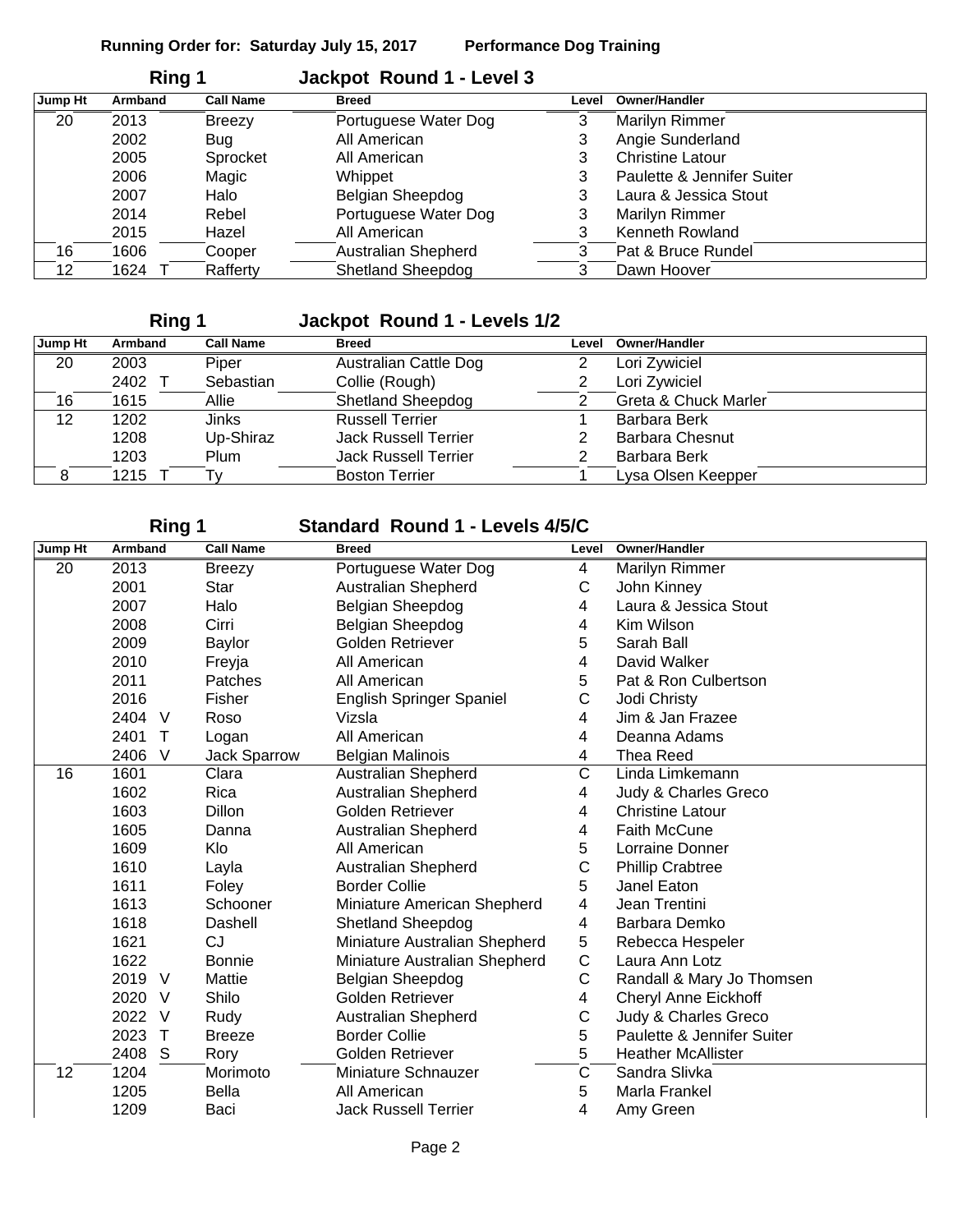|         | Ring 1         |                     | Standard Round 1 - Levels 4/5/C (Continued) |       |                        |
|---------|----------------|---------------------|---------------------------------------------|-------|------------------------|
| Jump Ht | Armband        | <b>Call Name</b>    | <b>Breed</b>                                | Level | <b>Owner/Handler</b>   |
|         | 1211           | Shadow              | <b>Shetland Sheepdog</b>                    | 4     | Kathrin Copley         |
|         | 1623<br>V      | Bug                 | <b>Australian Shepherd</b>                  | С     | Dan Roy                |
|         | 1624<br>$\top$ | Rafferty            | <b>Shetland Sheepdog</b>                    | 4     | Dawn Hoover            |
|         | 1625<br>V      | Maui                | Miniature Australian Shepherd               | 5     | Allison Thom           |
|         | 1626<br>V      | Nikki               | <b>Australian Shepherd</b>                  | С     | Pat & Bruce Rundel     |
|         | 1627<br>V      | Gromit              | Miniature Australian Shepherd               | С     | <b>Terri Schmidt</b>   |
|         | 2026<br>-S     | Chelsea             | German Shepherd Dog                         | С     | Thea Reed              |
| 8       | 803            | Lucy                | <b>Bichon Frise</b>                         | 5.    | Debra Rabin            |
|         | 812            | <b>Haleys Comet</b> | <b>Russell Terrier</b>                      | С     | <b>Barbara Chesnut</b> |
|         | 804            | Max                 | Havanese                                    | С     | <b>Sandy Yarvis</b>    |
|         | 1214<br>V      | Lilli               | <b>Cocker Spaniel</b>                       | 4     | Diane Jingling         |
|         | 1217<br>-V     | Napolean            | Papillon                                    | С     | <b>Tracy Clifford</b>  |
| 4       | 401            | <b>Nellie</b>       | <b>Yorkshire Terrier</b>                    | С     | <b>Wendy Watts</b>     |
|         | 813 V          | Josie               | Havanese                                    | С     | Sandy Yarvis           |
|         | 815 S          | Odie                | <b>Russell Terrier</b>                      | С     | Lorraine Donner        |

## **Ring 1 Standard Round 1 - Level 3**

| Jump Ht | <b>Armband</b> | <b>Call Name</b> | <b>Breed</b>             | Level | <b>Owner/Handler</b>       |
|---------|----------------|------------------|--------------------------|-------|----------------------------|
| 20      | 2002           | Bug              | All American             | 3     | Angie Sunderland           |
|         | 2006           | Magic            | Whippet                  | 3     | Paulette & Jennifer Suiter |
|         | 2014           | Rebel            | Portuguese Water Dog     | 3     | Marilyn Rimmer             |
|         | 2015           | Hazel            | All American             | 3     | Kenneth Rowland            |
|         | 2018           | Rockie           | Australian Shepherd      | 3     | Gloria & William Owler     |
| 16      | 1604           | Party            | <b>Border Collie</b>     | 3     | Gabriella Ravani           |
|         | 1607           | Missy            | English Springer Spaniel | 3     | Faye Jacobs                |
|         | 1612           | Keep-Her         | <b>Shetland Sheepdog</b> | 3     | Diane Furtak               |
|         | 1616           | Ozzy             | All American             | 3     | David & Janice Young       |
| 12      | 1201           | Princess         | <b>Cocker Spaniel</b>    | 3     | Lisa Irvin                 |
| 8       | 805            | <b>Brooklyn</b>  | Havanese                 | 3     | <b>Sandy Yarvis</b>        |
|         | 809            | Tesla            | Papillon                 | 3     | Dayle Shimamura            |
|         | 1218<br>V      | Sadie            | <b>Shetland Sheepdog</b> | 3     | Barbara Demko              |

### **Ring 1 Standard Round 1 - Level 2**

| Jump Ht | Armband | <b>Call Name</b> | <b>Breed</b>                | ∟evel | <b>Owner/Handler</b>    |
|---------|---------|------------------|-----------------------------|-------|-------------------------|
| 20      | 2003    | Piper            | Australian Cattle Dog       |       | Lori Zywiciel           |
|         | 2005    | Sprocket         | All American                |       | <b>Christine Latour</b> |
|         | 2402    | Sebastian        | Collie (Rough)              |       | Lori Zywiciel           |
| 16      | 1615    | Allie            | <b>Shetland Sheepdog</b>    |       | Greta & Chuck Marler    |
| 12      | 1208    | Up-Shiraz        | <b>Jack Russell Terrier</b> |       | <b>Barbara Chesnut</b>  |
|         | 1203    | Plum             | <b>Jack Russell Terrier</b> |       | Barbara Berk            |
| 8       | 1215    |                  | <b>Boston Terrier</b>       |       | Lysa Olsen Keepper      |

# **Ring 1 Standard Round 1 - Level 1**

| Jump Ht           | Armband | <b>Call Name</b> | <b>Breed</b>           | Level | Owner/Handler  |
|-------------------|---------|------------------|------------------------|-------|----------------|
| $\sqrt{2}$<br>ے ا | 1202    | Jinks            | <b>Russell Terrier</b> |       | Barbara Berk   |
|                   | 806     | Annabelle        | All American           |       | Jovce Johnston |
|                   |         |                  |                        |       |                |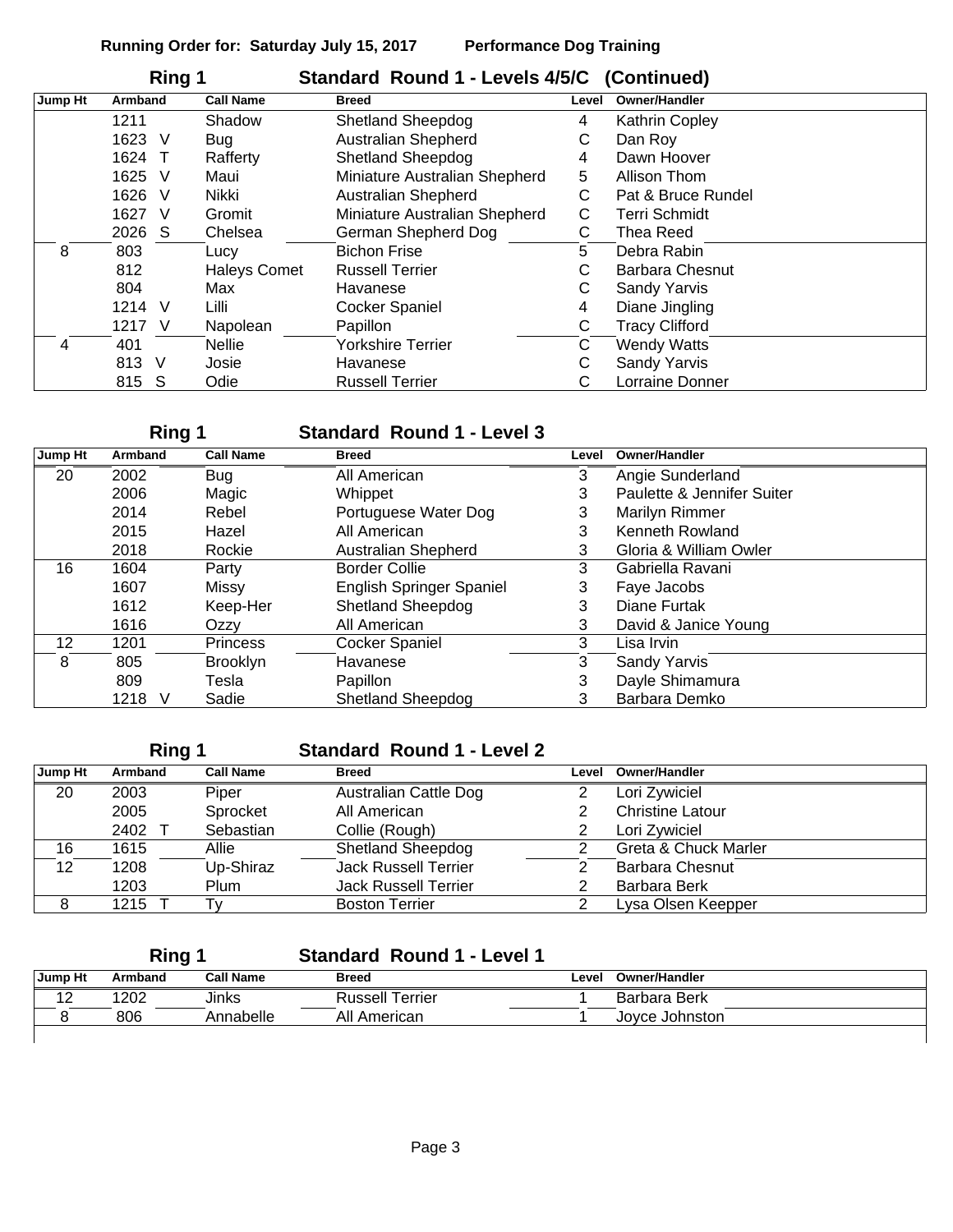| Jump Ht | פיייי<br>Armband     | <b>Call Name</b>    | <b>Breed</b>                  | Level                 | Owner/Handler               |
|---------|----------------------|---------------------|-------------------------------|-----------------------|-----------------------------|
| 20      | 2013                 | <b>Breezy</b>       | Portuguese Water Dog          | 4                     | Marilyn Rimmer              |
|         | 2001                 | Star                | <b>Australian Shepherd</b>    | $\mathsf C$           | John Kinney                 |
|         | 2002                 | <b>Bug</b>          | All American                  | 3                     | Angie Sunderland            |
|         |                      |                     |                               | 3                     |                             |
|         | 2005                 | Sprocket            | All American                  |                       | <b>Christine Latour</b>     |
|         | 2006                 | Magic               | Whippet                       | 3                     | Paulette & Jennifer Suiter  |
|         | 2007                 | Halo                | <b>Belgian Sheepdog</b>       | 4                     | Laura & Jessica Stout       |
|         | 2009                 | Baylor              | Golden Retriever              | 5                     | Sarah Ball                  |
|         | 2010                 | Freyja              | All American                  | 5                     | David Walker                |
|         | 2011                 | Patches             | All American                  | 5                     | Pat & Ron Culbertson        |
|         | 2015                 | Hazel               | All American                  | 3                     | Kenneth Rowland             |
|         | 2016                 | Fisher              | English Springer Spaniel      | $\mathsf C$           | Jodi Christy                |
|         | 2018                 | Rockie              | Australian Shepherd           | 3                     | Gloria & William Owler      |
|         | 2404<br>$\vee$       | Roso                | Vizsla                        | 5                     | Jim & Jan Frazee            |
|         | 2401<br>$\top$       | Logan               | All American                  | 4                     | Deanna Adams                |
|         | 2406<br>V            | Jack Sparrow        | <b>Belgian Malinois</b>       | 3                     | <b>Thea Reed</b>            |
| 16      | 1601                 | Clara               | Australian Shepherd           | $\overline{\text{c}}$ | Linda Limkemann             |
|         | 1602                 | Rica                | <b>Australian Shepherd</b>    | 5                     | Judy & Charles Greco        |
|         | 1603                 | Dillon              | Golden Retriever              | 5                     | <b>Christine Latour</b>     |
|         | 1604                 | Party               | <b>Border Collie</b>          | 4                     | Gabriella Ravani            |
|         | 1605                 | Danna               | <b>Australian Shepherd</b>    | 4                     | <b>Faith McCune</b>         |
|         | 1607                 | Missy               | English Springer Spaniel      | 3                     | Faye Jacobs                 |
|         | 1608                 | Tegan               | <b>Border Collie</b>          | 4                     | Vickie Lee Hill             |
|         | 1610                 | Layla               | <b>Australian Shepherd</b>    | $\mathsf C$           | <b>Phillip Crabtree</b>     |
|         | 1611                 | Foley               | <b>Border Collie</b>          | 5                     | Janel Eaton                 |
|         |                      |                     |                               |                       |                             |
|         | 1612                 | Keep-Her            | Shetland Sheepdog             | 3                     | Diane Furtak                |
|         | 1613                 | Schooner            | Miniature American Shepherd   | 4                     | Jean Trentini               |
|         | 1616                 | Ozzy                | All American                  | 3                     | David & Janice Young        |
|         | 1617                 | Levi                | <b>Border Collie</b>          | 5                     | <b>Richard Kolodner</b>     |
|         | 1621                 | CJ                  | Miniature Australian Shepherd | $5\,$                 | Rebecca Hespeler            |
|         | 1622                 | <b>Bonnie</b>       | Miniature Australian Shepherd | $\mathsf C$           | Laura Ann Lotz              |
|         | 2019<br>V            | Mattie              | <b>Belgian Sheepdog</b>       | С                     | Randall & Mary Jo Thomsen   |
|         | 2020<br>V            | Shilo               | Golden Retriever              | $\mathsf C$           | <b>Cheryl Anne Eickhoff</b> |
|         | 2022<br>$\vee$       | Rudy                | Australian Shepherd           | $\mathsf C$           | Judy & Charles Greco        |
|         | 2023<br>$\mathsf{T}$ | <b>Breeze</b>       | <b>Border Collie</b>          | 5                     | Paulette & Jennifer Suiter  |
|         | 2408<br>S            | Rory                | Golden Retriever              | C                     | <b>Heather McAllister</b>   |
| 12      | 1201                 | <b>Princess</b>     | <b>Cocker Spaniel</b>         | $\overline{4}$        | Lisa Irvin                  |
|         | 1204                 | Morimoto            | Miniature Schnauzer           | C                     | Sandra Slivka               |
|         | 1205                 | <b>Bella</b>        | All American                  | С                     | Marla Frankel               |
|         | 1209                 | Baci                | <b>Jack Russell Terrier</b>   | 5                     | Amy Green                   |
|         | 1211                 | Shadow              | <b>Shetland Sheepdog</b>      | 4                     | Kathrin Copley              |
|         | 1623<br>$\vee$       | <b>Bug</b>          | Australian Shepherd           | С                     | Dan Roy                     |
|         | 1624<br>$\top$       | Rafferty            | Shetland Sheepdog             | 4                     | Dawn Hoover                 |
|         | 1625<br>$\vee$       | Maui                | Miniature Australian Shepherd | 5                     | Allison Thom                |
|         | 1626<br>$\vee$       | Nikki               | Australian Shepherd           | $\mathsf C$           | Pat & Bruce Rundel          |
|         | 1627<br>$\vee$       | Gromit              | Miniature Australian Shepherd | $\mathsf C$           | <b>Terri Schmidt</b>        |
|         | 2025<br>S            | Scarlett            | Dalmatian                     | $\mathsf C$           | Gabriella Ravani            |
|         | S<br>2026            | Chelsea             | German Shepherd Dog           | $\mathsf C$           | <b>Thea Reed</b>            |
| 8       | 801                  |                     |                               | $\overline{\text{C}}$ |                             |
|         |                      | Lucee               | All American                  |                       | Annette & Pat Jennings      |
|         | 807                  | Ollie               | All American                  | C                     | Gail & Jordan Owashi        |
|         | 803                  | Lucy                | <b>Bichon Frise</b>           | 5                     | Debra Rabin                 |
|         | 809                  | Tesla               | Papillon                      | 4                     | Dayle Shimamura             |
|         | 810                  | Tawnya              | Miniature Pinscher            | 5                     | Kris Leasher                |
|         | 812                  | <b>Haleys Comet</b> | <b>Russell Terrier</b>        | $\mathsf C$           | <b>Barbara Chesnut</b>      |
|         | 804                  | Max                 | Havanese                      | C                     | Sandy Yarvis                |

### **Ring 1 Wildcard Round 1 - Levels 3/4/5/C**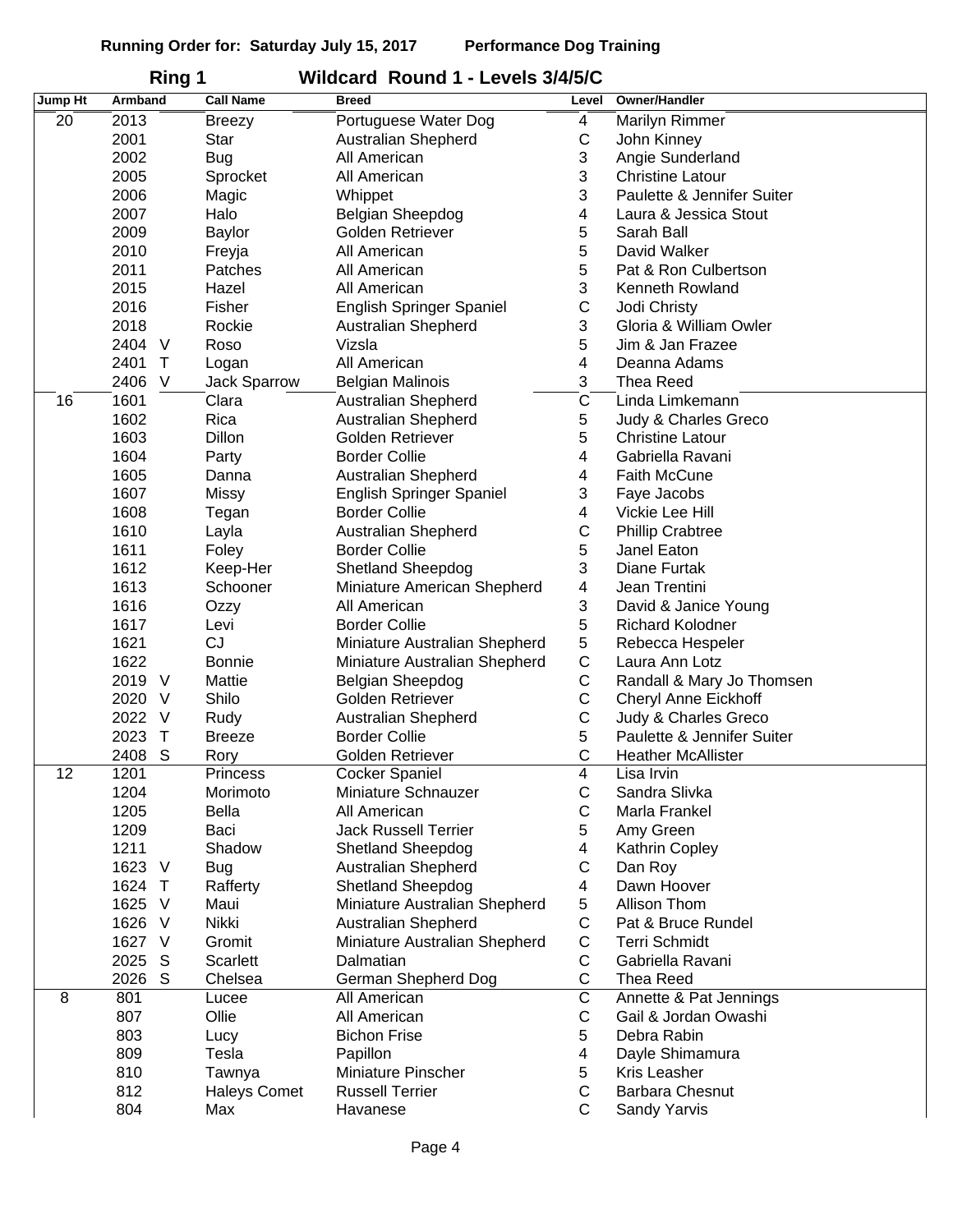| Ring 1  |         |                  | Wildcard Round 1 - Levels 3/4/5/C (Continued) |       |                      |
|---------|---------|------------------|-----------------------------------------------|-------|----------------------|
| Jump Ht | Armband | <b>Call Name</b> | <b>Breed</b>                                  | Level | <b>Owner/Handler</b> |
|         | 808     | Maizie           | All American                                  |       | Gail & Jordan Owashi |
|         | 1214 V  | Lilli            | <b>Cocker Spaniel</b>                         |       | Diane Jingling       |
|         | 1218 V  | Sadie            | <b>Shetland Sheepdog</b>                      |       | Barbara Demko        |
|         | 1628 S  | ∟ego             | Miniature Australian Shepherd                 |       | Laura Ann Lotz       |
|         | 401     | <b>Nellie</b>    | Yorkshire Terrier                             |       | <b>Wendy Watts</b>   |

# **Ring 1 Wildcard Round 1 - Levels 1/2**

| Jump Ht | Armband | <b>Call Name</b> | <b>Breed</b>                 | Level | <b>Owner/Handler</b>   |
|---------|---------|------------------|------------------------------|-------|------------------------|
| 20      | 2003    | Piper            | <b>Australian Cattle Dog</b> | 2     | Lori Zywiciel          |
|         | 2014    | Rebel            | Portuguese Water Dog         |       | <b>Marilyn Rimmer</b>  |
|         | 2402    | Sebastian        | Collie (Rough)               | 2     | Lori Zywiciel          |
| 16      | 1615    | Allie            | <b>Shetland Sheepdog</b>     | 2     | Greta & Chuck Marler   |
| 12      | 1202    | Jinks            | <b>Russell Terrier</b>       |       | Barbara Berk           |
|         | 1208    | Up-Shiraz        | <b>Jack Russell Terrier</b>  | 2     | <b>Barbara Chesnut</b> |
|         | 1203    | Plum             | <b>Jack Russell Terrier</b>  |       | Barbara Berk           |
| 8       | 806     | Annabelle        | All American                 |       | Joyce Johnston         |
|         | 1215    | I٧               | <b>Boston Terrier</b>        | າ     | Lysa Olsen Keepper     |

| Ring 1  |                |                  | Snooker Round 1 - Levels 3/4/5/C |                       |                             |
|---------|----------------|------------------|----------------------------------|-----------------------|-----------------------------|
| Jump Ht | Armband        | <b>Call Name</b> | <b>Breed</b>                     | Level                 | <b>Owner/Handler</b>        |
| 20      | 2001           | Star             | <b>Australian Shepherd</b>       | С                     | John Kinney                 |
|         | 2002           | <b>Bug</b>       | All American                     | 3                     | Angie Sunderland            |
|         | 2005           | Sprocket         | All American                     | 3                     | <b>Christine Latour</b>     |
|         | 2006           | Magic            | Whippet                          | 3                     | Paulette & Jennifer Suiter  |
|         | 2007           | Halo             | Belgian Sheepdog                 | 4                     | Laura & Jessica Stout       |
|         | 2008           | Cirri            | Belgian Sheepdog                 | 4                     | Kim Wilson                  |
|         | 2009           | <b>Baylor</b>    | Golden Retriever                 | 5                     | Sarah Ball                  |
|         | 2010           | Freyja           | All American                     | 5                     | David Walker                |
|         | 2011           | Patches          | All American                     | 5                     | Pat & Ron Culbertson        |
|         | 2016           | Fisher           | <b>English Springer Spaniel</b>  | C                     | Jodi Christy                |
|         | 2018           | Rockie           | Australian Shepherd              | 3                     | Gloria & William Owler      |
|         | 2404<br>$\vee$ | Roso             | Vizsla                           | 5                     | Jim & Jan Frazee            |
|         | 2401<br>Т      | Logan            | All American                     | 3                     | Deanna Adams                |
| 16      | 1601           | Clara            | Australian Shepherd              | $\overline{\text{c}}$ | Linda Limkemann             |
|         | 1602           | Rica             | <b>Australian Shepherd</b>       | 5                     | Judy & Charles Greco        |
|         | 1603           | <b>Dillon</b>    | Golden Retriever                 | 5                     | <b>Christine Latour</b>     |
|         | 1604           | Party            | <b>Border Collie</b>             | 4                     | Gabriella Ravani            |
|         | 1605           | Danna            | Australian Shepherd              | 4                     | Faith McCune                |
|         | 1607           | Missy            | English Springer Spaniel         | 3                     | Faye Jacobs                 |
|         | 1608           | Tegan            | <b>Border Collie</b>             | 4                     | Vickie Lee Hill             |
|         | 1610           | Layla            | Australian Shepherd              | $\mathsf C$           | <b>Phillip Crabtree</b>     |
|         | 1611           | Foley            | <b>Border Collie</b>             | 5                     | Janel Eaton                 |
|         | 1612           | Keep-Her         | Shetland Sheepdog                | 4                     | <b>Diane Furtak</b>         |
|         | 1613           | Schooner         | Miniature American Shepherd      | 4                     | Jean Trentini               |
|         | 1616           | Ozzy             | All American                     | 5                     | David & Janice Young        |
|         | 1617           | Levi             | <b>Border Collie</b>             | 3                     | <b>Richard Kolodner</b>     |
|         | 1618           | Dashell          | <b>Shetland Sheepdog</b>         | 4                     | Barbara Demko               |
|         | 1621           | <b>CJ</b>        | Miniature Australian Shepherd    | 5                     | Rebecca Hespeler            |
|         | 1622           | <b>Bonnie</b>    | Miniature Australian Shepherd    | C                     | Laura Ann Lotz              |
|         | 2019<br>V      | Mattie           | Belgian Sheepdog                 | С                     | Randall & Mary Jo Thomsen   |
|         | 2020<br>$\vee$ | Shilo            | Golden Retriever                 | C                     | <b>Cheryl Anne Eickhoff</b> |
|         | 2022<br>V      | Rudy             | Australian Shepherd              | C                     | Judy & Charles Greco        |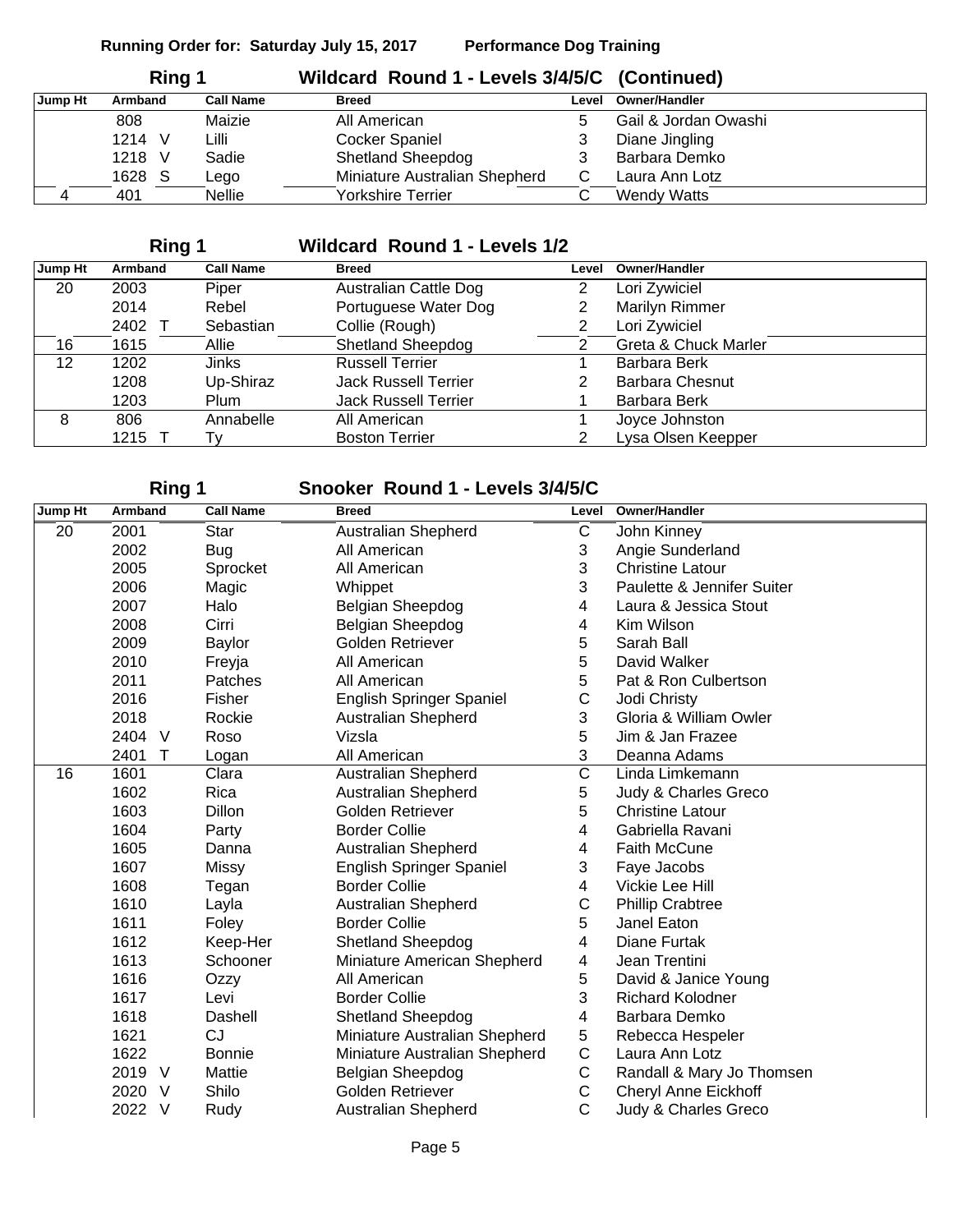| Ring 1  |                |                     | Snooker Round 1 - Levels 3/4/5/C (Continued) |       |                             |
|---------|----------------|---------------------|----------------------------------------------|-------|-----------------------------|
| Jump Ht | Armband        | <b>Call Name</b>    | <b>Breed</b>                                 | Level | Owner/Handler               |
|         | S<br>2408      | Rory                | Golden Retriever                             | 5     | <b>Heather McAllister</b>   |
| 12      | 1201           | <b>Princess</b>     | <b>Cocker Spaniel</b>                        | 3     | Lisa Irvin                  |
|         | 1204           | Morimoto            | Miniature Schnauzer                          | С     | Sandra Slivka               |
|         | 1205           | <b>Bella</b>        | All American                                 | С     | Marla Frankel               |
|         | 1209           | Baci                | <b>Jack Russell Terrier</b>                  | 5     | Amy Green                   |
|         | 1211           | Shadow              | <b>Shetland Sheepdog</b>                     | 4     | Kathrin Copley              |
|         | 1623 V         | <b>Bug</b>          | Australian Shepherd                          | C     | Dan Roy                     |
|         | 1624<br>$\top$ | Rafferty            | Shetland Sheepdog                            | 3     | Dawn Hoover                 |
|         | 1625<br>$\vee$ | Maui                | Miniature Australian Shepherd                | 5     | Allison Thom                |
|         | 1626<br>$\vee$ | Nikki               | Australian Shepherd                          | C     | Pat & Bruce Rundel          |
|         | 1627<br>$\vee$ | Gromit              | Miniature Australian Shepherd                | C     | <b>Terri Schmidt</b>        |
|         | S<br>2026      | Chelsea             | German Shepherd Dog                          | С     | <b>Thea Reed</b>            |
| 8       | 801            | Lucee               | All American                                 | С     | Annette & Pat Jennings      |
|         | 807            | Ollie               | All American                                 | С     | Gail & Jordan Owashi        |
|         | 803            | Lucy                | <b>Bichon Frise</b>                          | 5     | Debra Rabin                 |
|         | 805            | <b>Brooklyn</b>     | Havanese                                     | 3     | <b>Sandy Yarvis</b>         |
|         | 809            | Tesla               | Papillon                                     | 3     | Dayle Shimamura             |
|         | 810            | Tawnya              | Miniature Pinscher                           | 5     | Kris Leasher                |
|         | 812            | <b>Haleys Comet</b> | <b>Russell Terrier</b>                       | C     | <b>Barbara Chesnut</b>      |
|         | 804            | Max                 | Havanese                                     | C     | Sandy Yarvis                |
|         | 808            | Maizie              | All American                                 | 3     | Gail & Jordan Owashi        |
|         | 1214<br>$\vee$ | Lilli               | <b>Cocker Spaniel</b>                        | 3     | Diane Jingling              |
|         | 1216<br>т      | Wookie              | All American                                 | 4     | Lisa Ann & Dominic Licavoli |
|         | 1628<br>S      | Lego                | Miniature Australian Shepherd                | C     | Laura Ann Lotz              |
| 4       | 401            | <b>Nellie</b>       | <b>Yorkshire Terrier</b>                     | C     | <b>Wendy Watts</b>          |
|         | 402<br>$\top$  | Sundae              | Shih Tzu                                     | 4     | Lisa Ann & Dominic Licavoli |

**Ring 1 Snooker Round 1 - Levels 1/2**

| Jump Ht | Armband  | <b>Call Name</b> | <b>Breed</b>                | Level | <b>Owner/Handler</b>   |
|---------|----------|------------------|-----------------------------|-------|------------------------|
| 20      | 2015     | Hazel            | All American                |       | Kenneth Rowland        |
|         | 2402 T   | Sebastian        | Collie (Rough)              |       | Lori Zywiciel          |
| 16      | 1615     | Allie            | <b>Shetland Sheepdog</b>    |       | Greta & Chuck Marler   |
| 12      | 1202     | Jinks            | <b>Russell Terrier</b>      |       | Barbara Berk           |
|         | 1208     | Up-Shiraz        | <b>Jack Russell Terrier</b> |       | <b>Barbara Chesnut</b> |
|         | 1203     | Plum             | <b>Jack Russell Terrier</b> |       | Barbara Berk           |
|         | $1215$ T |                  | <b>Boston Terrier</b>       |       | Lysa Olsen Keepper     |

**Ring 1 Jumpers Round 1 - Levels 3/4/5/C**

| Jump Ht | Armband | <b>Call Name</b> | <b>Breed</b>               | Level | Owner/Handler              |
|---------|---------|------------------|----------------------------|-------|----------------------------|
| 20      | 2001    | Star             | Australian Shepherd        | C     | John Kinney                |
|         | 2002    | Bug              | All American               | 3     | Angie Sunderland           |
|         | 2006    | Magic            | Whippet                    | 3     | Paulette & Jennifer Suiter |
|         | 2007    | Halo             | <b>Belgian Sheepdog</b>    | 4     | Laura & Jessica Stout      |
|         | 2009    | Baylor           | Golden Retriever           | 5     | Sarah Ball                 |
|         | 2010    | Freyja           | All American               | 5     | David Walker               |
|         | 2011    | Patches          | All American               | 5     | Pat & Ron Culbertson       |
|         | 2015    | Hazel            | All American               | 3     | Kenneth Rowland            |
|         | 2016    | Fisher           | English Springer Spaniel   | С     | Jodi Christy               |
|         | 2018    | Rockie           | Australian Shepherd        | 4     | Gloria & William Owler     |
|         | 2404 V  | Roso             | Vizsla                     | 5     | Jim & Jan Frazee           |
|         | 2401    | Logan            | All American               | 4     | Deanna Adams               |
| 16      | 1601    | Clara            | <b>Australian Shepherd</b> | С     | Linda Limkemann            |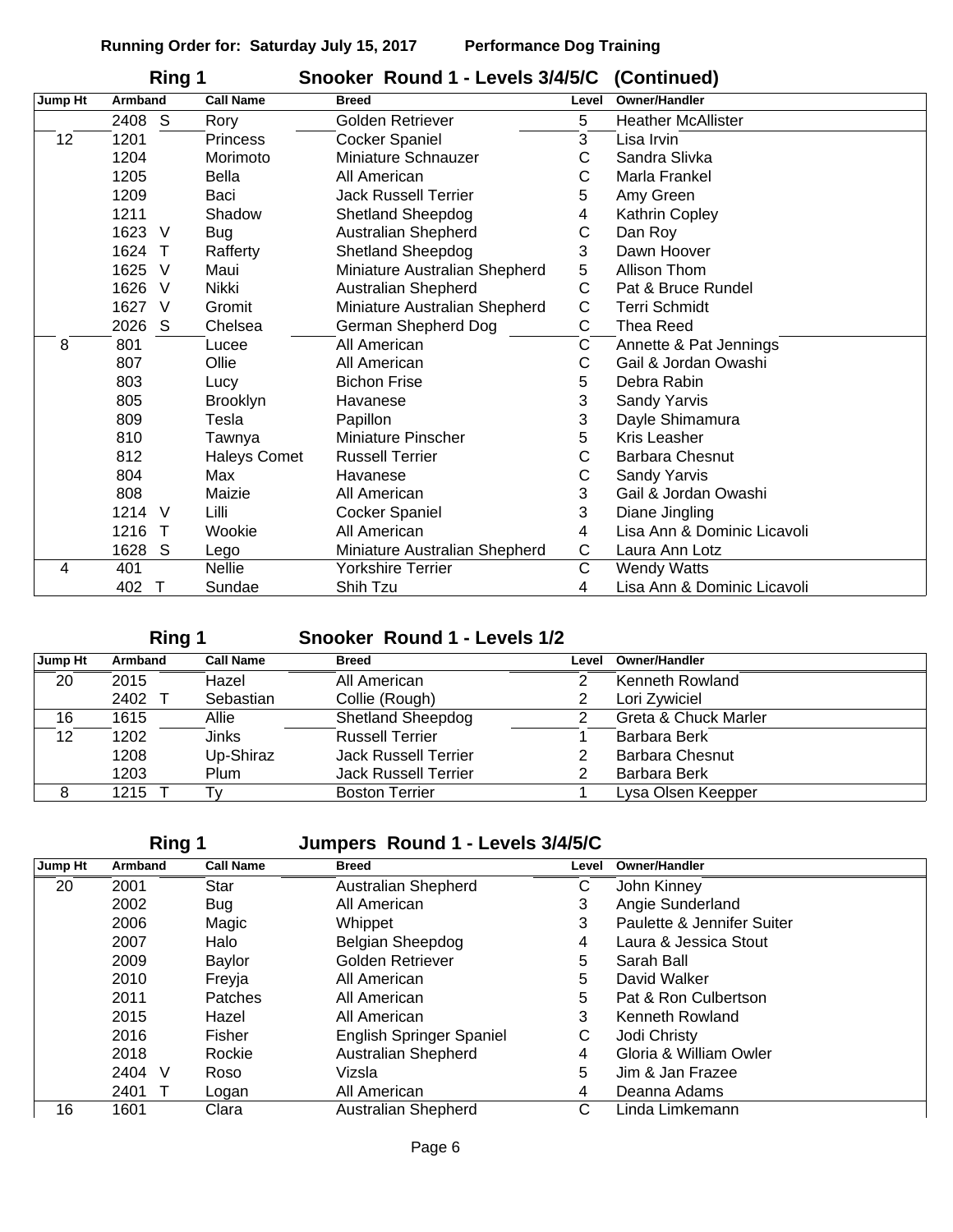|                | Ring 1         |                     | Jumpers Round 1 - Levels 3/4/5/C | (Continued)           |                             |
|----------------|----------------|---------------------|----------------------------------|-----------------------|-----------------------------|
| <b>Jump Ht</b> | Armband        | <b>Call Name</b>    | <b>Breed</b>                     | Level                 | <b>Owner/Handler</b>        |
|                | 1602           | Rica                | Australian Shepherd              | 4                     | Judy & Charles Greco        |
|                | 1603           | Dillon              | Golden Retriever                 | 4                     | <b>Christine Latour</b>     |
|                | 1604           | Party               | <b>Border Collie</b>             | 4                     | Gabriella Ravani            |
|                | 1605           | Danna               | Australian Shepherd              | 4                     | <b>Faith McCune</b>         |
|                | 1607           | Missy               | English Springer Spaniel         | 4                     | Faye Jacobs                 |
|                | 1608           | Tegan               | <b>Border Collie</b>             | 4                     | Vickie Lee Hill             |
|                | 1610           | Layla               | Australian Shepherd              | $\mathsf C$           | <b>Phillip Crabtree</b>     |
|                | 1611           | Foley               | <b>Border Collie</b>             | 5                     | Janel Eaton                 |
|                | 1612           | Keep-Her            | <b>Shetland Sheepdog</b>         | 4                     | Diane Furtak                |
|                | 1613           | Schooner            | Miniature American Shepherd      | 5                     | Jean Trentini               |
|                | 1616           | Ozzy                | All American                     | 5                     | David & Janice Young        |
|                | 1621           | <b>CJ</b>           | Miniature Australian Shepherd    | 5                     | Rebecca Hespeler            |
|                | 1622           | <b>Bonnie</b>       | Miniature Australian Shepherd    | $\mathsf C$           | Laura Ann Lotz              |
|                | 2019 V         | Mattie              | Belgian Sheepdog                 | $\mathsf C$           | Randall & Mary Jo Thomsen   |
|                | 2020 V         | Shilo               | Golden Retriever                 | $\mathsf C$           | Cheryl Anne Eickhoff        |
|                | 2022 V         | Rudy                | <b>Australian Shepherd</b>       | C                     | Judy & Charles Greco        |
|                | 2408<br>S      | Rory                | Golden Retriever                 | 5                     | <b>Heather McAllister</b>   |
| 12             | 1201           | Princess            | Cocker Spaniel                   | $\overline{3}$        | Lisa Irvin                  |
|                | 1204           | Morimoto            | Miniature Schnauzer              | $\mathsf C$           | Sandra Slivka               |
|                | 1205           | <b>Bella</b>        | All American                     | $\mathsf C$           | Marla Frankel               |
|                | 1209           | Baci                | <b>Jack Russell Terrier</b>      | 5                     | Amy Green                   |
|                | 1211           | Shadow              | <b>Shetland Sheepdog</b>         | 4                     | Kathrin Copley              |
|                | 1623<br>$\vee$ | <b>Bug</b>          | Australian Shepherd              | $\mathsf C$           | Dan Roy                     |
|                | 1624<br>$\top$ | Rafferty            | Shetland Sheepdog                | 4                     | Dawn Hoover                 |
|                | 1625<br>$\vee$ | Maui                | Miniature Australian Shepherd    | 5                     | Allison Thom                |
|                | 1626 V         | Nikki               | <b>Australian Shepherd</b>       | $\mathsf C$           | Pat & Bruce Rundel          |
|                | 1627 V         | Gromit              | Miniature Australian Shepherd    | $\mathsf C$           | <b>Terri Schmidt</b>        |
| 8              | 807            | Ollie               | All American                     | $\overline{\text{c}}$ | Gail & Jordan Owashi        |
|                | 803            | Lucy                | <b>Bichon Frise</b>              | 5                     | Debra Rabin                 |
|                | 809            | Tesla               | Papillon                         | 4                     | Dayle Shimamura             |
|                | 810            | Tawnya              | Miniature Pinscher               | 4                     | <b>Kris Leasher</b>         |
|                | 812            | <b>Haleys Comet</b> | <b>Russell Terrier</b>           | $\mathsf{C}$          | <b>Barbara Chesnut</b>      |
|                | 804            | Max                 | Havanese                         | $\mathsf C$           | Sandy Yarvis                |
|                | 808            | Maizie              | All American                     | 5                     | Gail & Jordan Owashi        |
|                | 1216<br>$\top$ | Wookie              | All American                     | 4                     | Lisa Ann & Dominic Licavoli |
|                | 1218<br>$\vee$ | Sadie               | <b>Shetland Sheepdog</b>         | 3                     | Barbara Demko               |
| 4              | 401            | <b>Nellie</b>       | <b>Yorkshire Terrier</b>         | $\overline{\text{c}}$ | <b>Wendy Watts</b>          |
|                | 402 T          | Sundae              | Shih Tzu                         | 3                     | Lisa Ann & Dominic Licavoli |
|                | 813 V          | Josie               | Havanese                         | $\mathsf{C}$          | Sandy Yarvis                |

**Ring 1 Jumpers Round 1 - Levels 1/2**

| Jump Ht | Armband | <b>Call Name</b> | <b>Breed</b>                 | Level | <b>Owner/Handler</b>    |
|---------|---------|------------------|------------------------------|-------|-------------------------|
| 20      | 2003    | Piper            | <b>Australian Cattle Dog</b> |       | Lori Zywiciel           |
|         | 2005    | Sprocket         | All American                 |       | <b>Christine Latour</b> |
|         | 2402    | Sebastian        | Collie (Rough)               |       | Lori Zywiciel           |
| 16      | 1615    | Allie            | <b>Shetland Sheepdog</b>     |       | Greta & Chuck Marler    |
| 12      | 1202    | Jinks            | <b>Russell Terrier</b>       |       | Barbara Berk            |
|         | 1208    | Up-Shiraz        | <b>Jack Russell Terrier</b>  |       | <b>Barbara Chesnut</b>  |
|         | 1203    | Plum             | <b>Jack Russell Terrier</b>  |       | Barbara Berk            |
| 8       | 806     | Annabelle        | All American                 |       | Joyce Johnston          |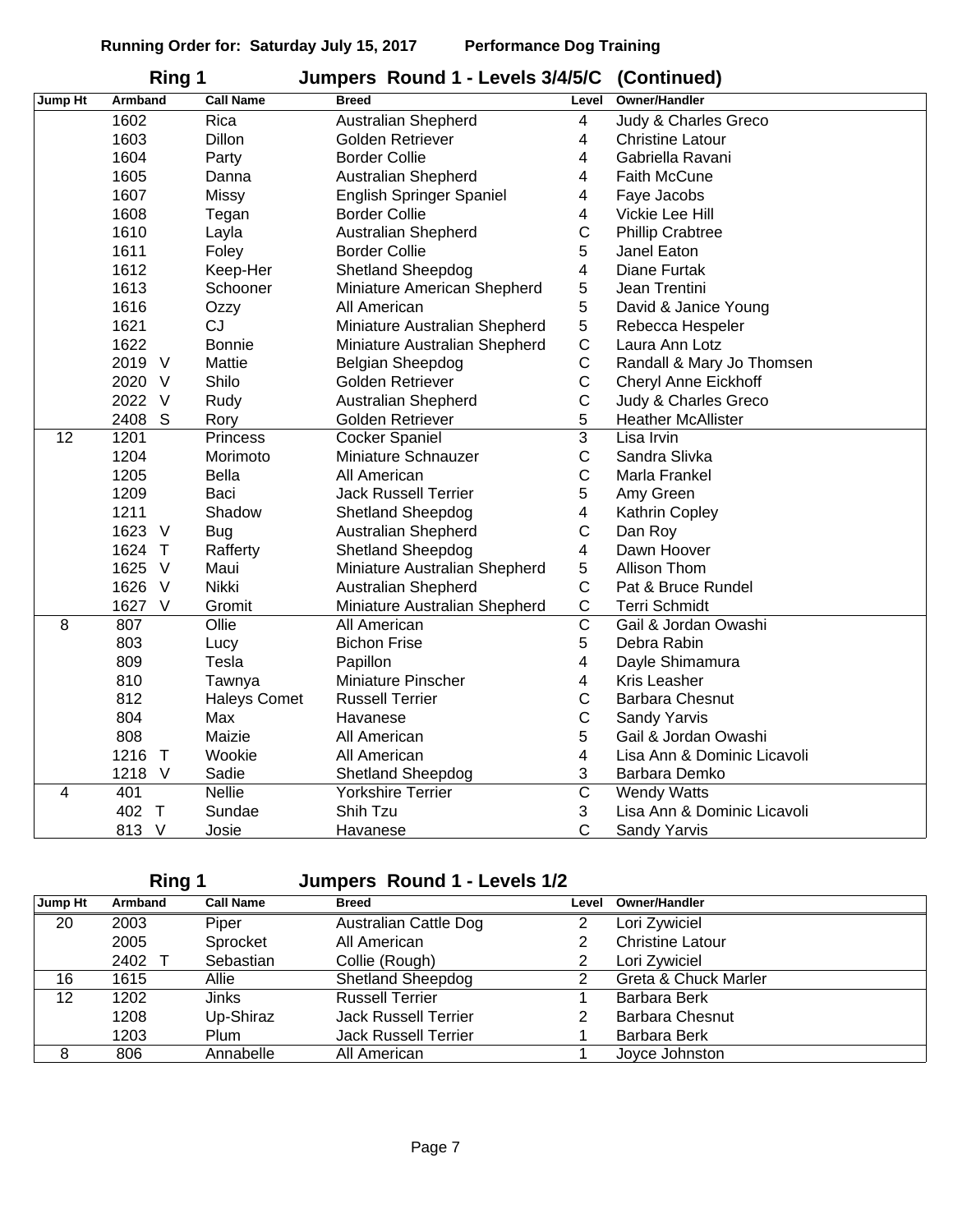|         | Ring 1         |                   | FullHouse Round 1 - Levels 1/2/3/4/5/C |                |                             |
|---------|----------------|-------------------|----------------------------------------|----------------|-----------------------------|
| Jump Ht | Armband        | <b>Call Name</b>  | <b>Breed</b>                           | Level          | Owner/Handler               |
| 4       | 401            | <b>Nellie</b>     | <b>Yorkshire Terrier</b>               | С              | <b>Wendy Watts</b>          |
|         | 402 T          | Sundae            | Shih Tzu                               | 3              | Lisa Ann & Dominic Licavoli |
|         | 813 V          | Josie             | Havanese                               | С              | Sandy Yarvis                |
|         | 815 S          | Odie              | <b>Russell Terrier</b>                 | С              | Lorraine Donner             |
| 8       | 802            | Kelyn             | Welsh Corgi (Cardigan)                 | 4              | Debra Murphy                |
|         | 803            | Lucy              | <b>Bichon Frise</b>                    | 5              | Debra Rabin                 |
|         | 809            | Tesla             | Papillon                               | 4              | Dayle Shimamura             |
|         | 810            | Tawnya            | Miniature Pinscher                     | 3              | <b>Kris Leasher</b>         |
|         | 804            | Max               | Havanese                               | C              | Sandy Yarvis                |
|         | 1215<br>$\top$ | Ty                | <b>Boston Terrier</b>                  | 1              | Lysa Olsen Keepper          |
|         | 1216<br>$\top$ | Wookie            | All American                           | 5              | Lisa Ann & Dominic Licavoli |
| 12      | 1201           | <b>Princess</b>   | <b>Cocker Spaniel</b>                  | 4              | Lisa Irvin                  |
|         | 1204           | Morimoto          | Miniature Schnauzer                    | С              | Sandra Slivka               |
|         | 1205           | Bella             | All American                           | С              | Marla Frankel               |
|         | 1211           | Shadow            | Shetland Sheepdog                      | 5              | Kathrin Copley              |
|         | 1623 V         | <b>Bug</b>        | Australian Shepherd                    | C              | Dan Roy                     |
|         | 1624<br>$\top$ | Rafferty          | <b>Shetland Sheepdog</b>               | 4              | Dawn Hoover                 |
|         | 1625<br>$\vee$ | Maui              | Miniature Australian Shepherd          | 5              | Allison Thom                |
|         | 1626 V         | Nikki             | <b>Australian Shepherd</b>             | C              | Pat & Bruce Rundel          |
|         | 1627<br>V      | Gromit            | Miniature Australian Shepherd          | 5              | <b>Terri Schmidt</b>        |
|         | 2026<br>S      | Chelsea           | German Shepherd Dog                    | C              | <b>Thea Reed</b>            |
| 16      | 1601           | Clara             | Australian Shepherd                    | C              | Linda Limkemann             |
|         | 1602           | Rica              | Australian Shepherd                    | 5              | Judy & Charles Greco        |
|         | 1603           | Dillon            | Golden Retriever                       | 5              | <b>Christine Latour</b>     |
|         | 1604           | Party             | <b>Border Collie</b>                   | 4              | Gabriella Ravani            |
|         | 1605           | Danna             | Australian Shepherd                    | 4              | <b>Faith McCune</b>         |
|         | 1606           | Cooper            | Australian Shepherd                    | 3              | Pat & Bruce Rundel          |
|         | 1609           | Klo               | All American                           | 5              | Lorraine Donner             |
|         | 1610           | Layla             | Australian Shepherd                    | C              | <b>Phillip Crabtree</b>     |
|         | 1611           | Foley             | <b>Border Collie</b>                   | 5              | Janel Eaton                 |
|         | 1612           | Keep-Her          | <b>Shetland Sheepdog</b>               | 4              | Diane Furtak                |
|         | 1619           | Shanti            | All American                           | 5              | Casey Gerdes                |
|         | 1620           | Leeloo            | <b>Australian Cattle Dog</b>           | 4              | Shari Santos                |
|         | 1622           | <b>Bonnie</b>     | Miniature Australian Shepherd          | C              | Laura Ann Lotz              |
|         | 2019<br>$\vee$ | Mattie            | Belgian Sheepdog                       | С              | Randall & Mary Jo Thomsen   |
|         | 2020 V         | Shilo             | Golden Retriever                       | 5              | Cheryl Anne Eickhoff        |
|         | 2021<br>$\top$ | Autumn            | Golden Retriever                       | 2              | Cathy & Jim Phillips        |
|         | 2022 V         | Rudy              | Australian Shepherd                    | С              | Judy & Charles Greco        |
|         | $\top$<br>2023 | <b>Breeze</b>     | <b>Border Collie</b>                   | 5              | Paulette & Jennifer Suiter  |
|         | 2408<br>S      | Rory              | Golden Retriever                       | 5              | <b>Heather McAllister</b>   |
| 20      | 2013           | <b>Breezy</b>     | Portuguese Water Dog                   | 4              | Marilyn Rimmer              |
|         | 2001           | Star              | <b>Australian Shepherd</b>             | $\mathsf C$    | John Kinney                 |
|         | 2002           | <b>Bug</b>        | All American                           | 3              | Angie Sunderland            |
|         | 2003           | Piper             | <b>Australian Cattle Dog</b>           | $\overline{2}$ | Lori Zywiciel               |
|         | 2004           | Zane              | Poodle (Standard)                      | $\overline{2}$ | Cynthia Smith               |
|         | 2005           | Sprocket          | All American                           | 3              | <b>Christine Latour</b>     |
|         | 2006           | Magic             | Whippet                                | 4              | Paulette & Jennifer Suiter  |
|         | 2007           | Halo              | Belgian Sheepdog                       | 2              | Laura & Jessica Stout       |
|         | 2008           | Cirri             | Belgian Sheepdog                       | 4              | Kim Wilson                  |
|         | 2010           |                   | All American                           | 5              | David Walker                |
|         | 2011           | Freyja<br>Patches | All American                           | 5              | Pat & Ron Culbertson        |
|         | 2018           | Rockie            | Australian Shepherd                    | 3              | Gloria & William Owler      |
|         | 2012           | JJ                | Portuguese Water Dog                   | 3              | Marilyn Rimmer              |
|         | 2404 V         | Roso              | Vizsla                                 | 5              | Jim & Jan Frazee            |
|         |                |                   |                                        |                |                             |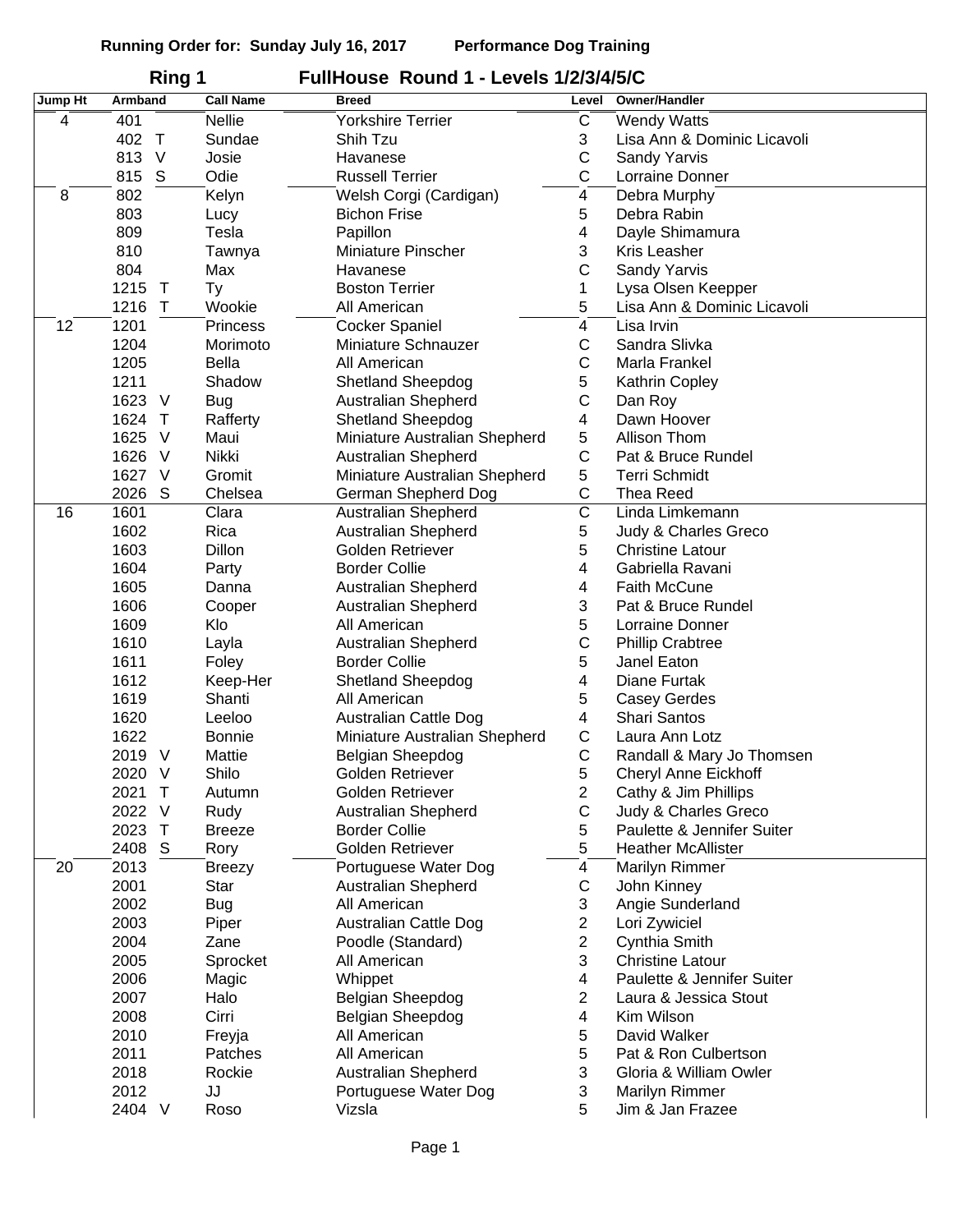| Ring 1  |         |                  | FullHouse Round 1 - Levels 1/2/3/4/5/C (Continued) |       |                      |
|---------|---------|------------------|----------------------------------------------------|-------|----------------------|
| Jump Ht | Armband | <b>Call Name</b> | <b>Breed</b>                                       | Level | <b>Owner/Handler</b> |
|         | 2401    | ∟oqan            | All American                                       |       | Deanna Adams         |
|         | 2402 T  | Sebastian        | Collie (Rough)                                     |       | Lori Zywiciel        |
|         | 2406 V  | Jack Sparrow     | <b>Belgian Malinois</b>                            |       | Thea Reed            |
|         | 2407    | Jvota            | All American                                       |       | <b>Casey Gerdes</b>  |

## **Ring 1 Standard Round 1 - Levels 4/5/C**

| Jump Ht | Armband        | <b>Call Name</b> | <b>Breed</b>                  | Level                   | Owner/Handler               |
|---------|----------------|------------------|-------------------------------|-------------------------|-----------------------------|
| 4       | 401            | <b>Nellie</b>    | <b>Yorkshire Terrier</b>      | C                       | <b>Wendy Watts</b>          |
|         | 813 V          | Josie            | Havanese                      | $\mathsf C$             | Sandy Yarvis                |
|         | 815 S          | Odie             | <b>Russell Terrier</b>        | $\mathsf{C}$            | Lorraine Donner             |
| 8       | 802            | Kelyn            | Welsh Corgi (Cardigan)        | 4                       | Debra Murphy                |
|         | 803            | Lucy             | <b>Bichon Frise</b>           | 5                       | Debra Rabin                 |
|         | 804            | Max              | Havanese                      | C                       | Sandy Yarvis                |
| 12      | 1204           | Morimoto         | Miniature Schnauzer           | $\overline{\text{c}}$   | Sandra Slivka               |
|         | 1205           | <b>Bella</b>     | All American                  | 5                       | Marla Frankel               |
|         | 1211           | Shadow           | <b>Shetland Sheepdog</b>      | 4                       | Kathrin Copley              |
|         | 1623 V         | <b>Bug</b>       | <b>Australian Shepherd</b>    | C                       | Dan Roy                     |
|         | 1624 T         | Rafferty         | Shetland Sheepdog             | 4                       | Dawn Hoover                 |
|         | 1625<br>$\vee$ | Maui             | Miniature Australian Shepherd | 5                       | Allison Thom                |
|         | 1626<br>$\vee$ | Nikki            | <b>Australian Shepherd</b>    | $\mathsf C$             | Pat & Bruce Rundel          |
|         | 1627<br>$\vee$ | Gromit           | Miniature Australian Shepherd | C                       | <b>Terri Schmidt</b>        |
|         | 2026<br>S      | Chelsea          | German Shepherd Dog           | C                       | <b>Thea Reed</b>            |
| 16      | 1601           | Clara            | <b>Australian Shepherd</b>    | $\overline{\mathsf{c}}$ | Linda Limkemann             |
|         | 1602           | Rica             | <b>Australian Shepherd</b>    | 4                       | Judy & Charles Greco        |
|         | 1603           | Dillon           | Golden Retriever              | 4                       | <b>Christine Latour</b>     |
|         | 1605           | Danna            | <b>Australian Shepherd</b>    | 4                       | Faith McCune                |
|         | 1609           | Klo              | All American                  | 5                       | Lorraine Donner             |
|         | 1610           | Layla            | Australian Shepherd           | C                       | <b>Phillip Crabtree</b>     |
|         | 1611           | Foley            | <b>Border Collie</b>          | 5                       | Janel Eaton                 |
|         | 1617           | Levi             | <b>Border Collie</b>          | 5                       | <b>Richard Kolodner</b>     |
|         | 1619           | Shanti           | All American                  | 5                       | <b>Casey Gerdes</b>         |
|         | 1620           | Leeloo           | Australian Cattle Dog         | 4                       | Shari Santos                |
|         | 1622           | <b>Bonnie</b>    | Miniature Australian Shepherd | $\mathsf C$             | Laura Ann Lotz              |
|         | 2019 V         | Mattie           | Belgian Sheepdog              | C                       | Randall & Mary Jo Thomsen   |
|         | 2020<br>- V    | Shilo            | Golden Retriever              | 4                       | <b>Cheryl Anne Eickhoff</b> |
|         | 2022<br>$\vee$ | Rudy             | <b>Australian Shepherd</b>    | $\mathsf C$             | Judy & Charles Greco        |
|         | 2023<br>$\top$ | <b>Breeze</b>    | <b>Border Collie</b>          | 5                       | Paulette & Jennifer Suiter  |
|         | 2408<br>S      | Rory             | Golden Retriever              | 5                       | <b>Heather McAllister</b>   |
| 20      | 2013           | <b>Breezy</b>    | Portuguese Water Dog          | 4                       | <b>Marilyn Rimmer</b>       |
|         | 2001           | <b>Star</b>      | <b>Australian Shepherd</b>    | $\mathsf C$             | John Kinney                 |
|         | 2007           | Halo             | Belgian Sheepdog              | 4                       | Laura & Jessica Stout       |
|         | 2008           | Cirri            | Belgian Sheepdog              | 4                       | Kim Wilson                  |
|         | 2010           | Freyja           | All American                  | 4                       | David Walker                |
|         | 2011           | Patches          | All American                  | 5                       | Pat & Ron Culbertson        |
|         | 2404 V         | Roso             | Vizsla                        | 4                       | Jim & Jan Frazee            |
|         | 2401<br>$\top$ | Logan            | All American                  | 4                       | Deanna Adams                |
|         | 2406 V         | Jack Sparrow     | <b>Belgian Malinois</b>       | 4                       | Thea Reed                   |

**Ring 1 Standard Round 1 - Levels 2/3**

| Jump Ht | Armband | <b>Call Name</b> | Breed    | Level | Owner/Handler               |
|---------|---------|------------------|----------|-------|-----------------------------|
|         | 402     | sundae           | Shih Tzu | -     | Lisa Ann & Dominic Licavoli |
|         | 805     | Brooklyn         | Havanese | ີ     | Yarvis<br>Sandv             |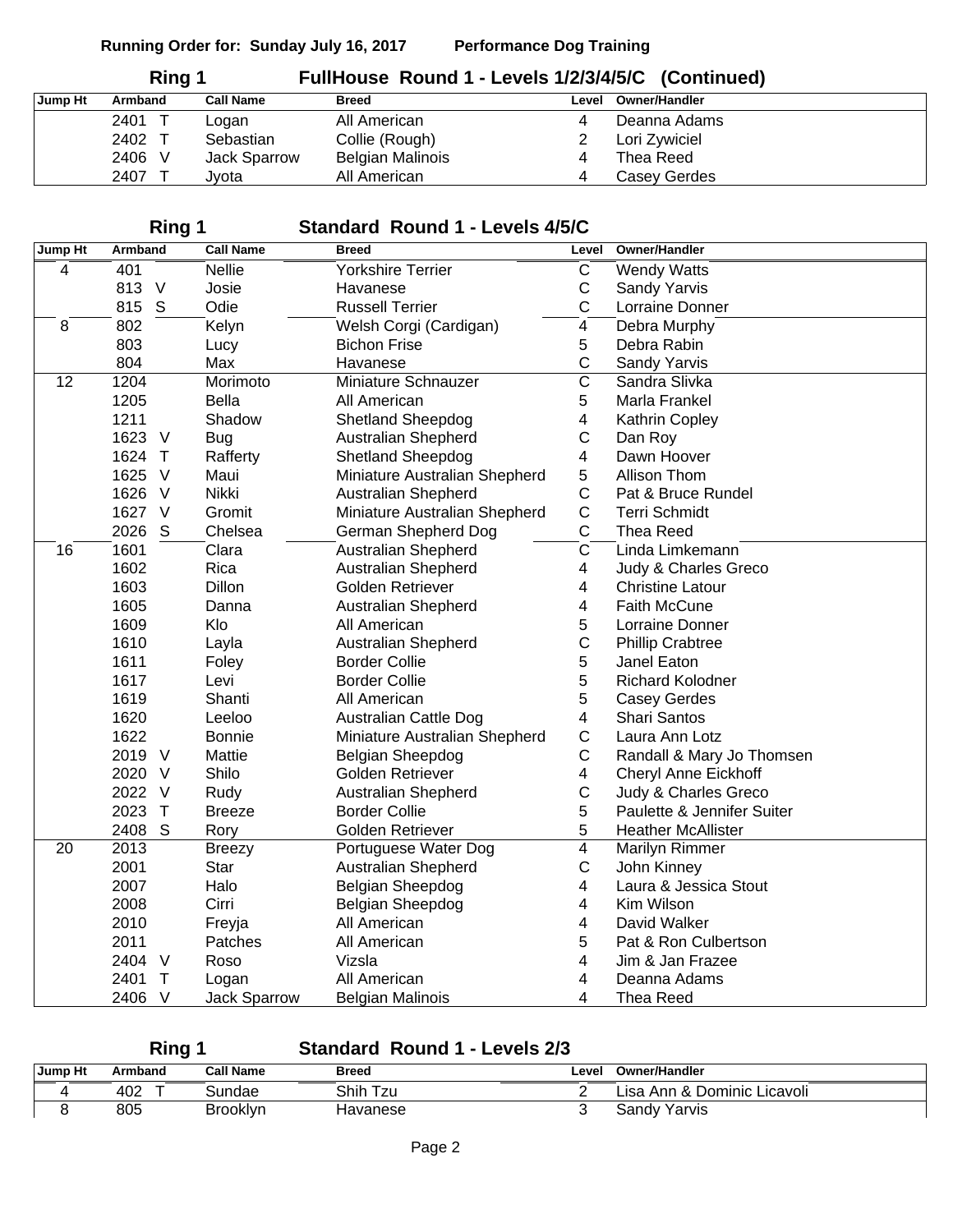|         | Ring 1         |                  | Standard Round 1 - Levels 2/3 (Continued) |                       |                             |
|---------|----------------|------------------|-------------------------------------------|-----------------------|-----------------------------|
| Jump Ht | <b>Armband</b> | <b>Call Name</b> | <b>Breed</b>                              | Level                 | Owner/Handler               |
|         | 809            | Tesla            | Papillon                                  | 3                     | Dayle Shimamura             |
|         | 1215<br>$\top$ | Tv               | <b>Boston Terrier</b>                     | 2                     | Lysa Olsen Keepper          |
|         | 1216           | Wookie           | All American                              | 3                     | Lisa Ann & Dominic Licavoli |
| 12      | 1201           | <b>Princess</b>  | <b>Cocker Spaniel</b>                     | 3                     | Lisa Irvin                  |
| 16      | 1604           | Party            | <b>Border Collie</b>                      | 3                     | Gabriella Ravani            |
|         | 1612           | Keep-Her         | <b>Shetland Sheepdog</b>                  | 3                     | Diane Furtak                |
|         | 2021           | Autumn           | Golden Retriever                          | $\mathbf{2}^{\prime}$ | Cathy & Jim Phillips        |
| 20      | 2002           | <b>Bug</b>       | All American                              | 3                     | Angie Sunderland            |
|         | 2003           | Piper            | <b>Australian Cattle Dog</b>              | 2                     | Lori Zywiciel               |
|         | 2004           | Zane             | Poodle (Standard)                         | 3                     | Cynthia Smith               |
|         | 2005           | Sprocket         | All American                              | $\overline{2}$        | <b>Christine Latour</b>     |
|         | 2006           | Magic            | Whippet                                   | 3                     | Paulette & Jennifer Suiter  |
|         | 2018           | Rockie           | <b>Australian Shepherd</b>                | 3                     | Gloria & William Owler      |
|         | 2402           | Sebastian        | Collie (Rough)                            | 2                     | Lori Zywiciel               |

**Ring 1 Standard Round 1 - Level 1**

| Jump Ht | Armband | Call Name | <b>Breed</b> | Level | Owner/Handler  |
|---------|---------|-----------|--------------|-------|----------------|
|         | 806     | Annabelle | All American |       | Jovce Johnston |
|         | 1206    | Gabby     | All American |       | Nanami Jingu   |
|         | 1207    | Mr B      | All American |       | Nanami Jingu   |

| Rına |  |
|------|--|
|      |  |

### **Ring 1 Snooker Round 1 - Levels 3/4/5/C**

| Jump Ht | Armband              | <b>Call Name</b> | <b>Breed</b>                  | Level | Owner/Handler               |
|---------|----------------------|------------------|-------------------------------|-------|-----------------------------|
| 4       | 401                  | <b>Nellie</b>    | <b>Yorkshire Terrier</b>      | C     | <b>Wendy Watts</b>          |
|         | 402 T                | Sundae           | Shih Tzu                      | 4     | Lisa Ann & Dominic Licavoli |
|         | 815 S                | Odie             | <b>Russell Terrier</b>        | С     | Lorraine Donner             |
| 8       | 803                  | Lucy             | <b>Bichon Frise</b>           | 5     | Debra Rabin                 |
|         | 809                  | Tesla            | Papillon                      | 3     | Dayle Shimamura             |
|         | 810                  | Tawnya           | <b>Miniature Pinscher</b>     | 5     | <b>Kris Leasher</b>         |
|         | 804                  | Max              | Havanese                      | С     | Sandy Yarvis                |
|         | 1216 T               | Wookie           | All American                  | 4     | Lisa Ann & Dominic Licavoli |
| 12      | 1201                 | <b>Princess</b>  | Cocker Spaniel                | 3     | Lisa Irvin                  |
|         | 1204                 | Morimoto         | Miniature Schnauzer           | С     | Sandra Slivka               |
|         | 1205                 | Bella            | All American                  | С     | Marla Frankel               |
|         | 1211                 | Shadow           | Shetland Sheepdog             | 4     | Kathrin Copley              |
|         | 1623 V               | <b>Bug</b>       | <b>Australian Shepherd</b>    | C     | Dan Roy                     |
|         | 1624 T               | Rafferty         | Shetland Sheepdog             | 3     | Dawn Hoover                 |
|         | 1625<br>$\vee$       | Maui             | Miniature Australian Shepherd | 5     | Allison Thom                |
|         | 1626 V               | Nikki            | Australian Shepherd           | C     | Pat & Bruce Rundel          |
|         | 1627<br><b>V</b>     | Gromit           | Miniature Australian Shepherd | С     | <b>Terri Schmidt</b>        |
|         | 2026<br><sub>S</sub> | Chelsea          | German Shepherd Dog           | C     | <b>Thea Reed</b>            |
| 16      | 1601                 | Clara            | Australian Shepherd           | Ć     | Linda Limkemann             |
|         | 1602                 | Rica             | Australian Shepherd           | 5     | Judy & Charles Greco        |
|         | 1603                 | <b>Dillon</b>    | Golden Retriever              | 5     | <b>Christine Latour</b>     |
|         | 1604                 | Party            | <b>Border Collie</b>          | 4     | Gabriella Ravani            |
|         | 1605                 | Danna            | Australian Shepherd           | 4     | <b>Faith McCune</b>         |
|         | 1609                 | Klo              | All American                  | 5     | Lorraine Donner             |
|         | 1610                 | Layla            | Australian Shepherd           | C     | <b>Phillip Crabtree</b>     |
|         | 1611                 | Foley            | <b>Border Collie</b>          | 5     | Janel Eaton                 |
|         | 1612                 | Keep-Her         | <b>Shetland Sheepdog</b>      | 4     | Diane Furtak                |
|         | 1617                 | Levi             | <b>Border Collie</b>          | 3     | <b>Richard Kolodner</b>     |
|         | 1619                 | Shanti           | All American                  | 5     | Casey Gerdes                |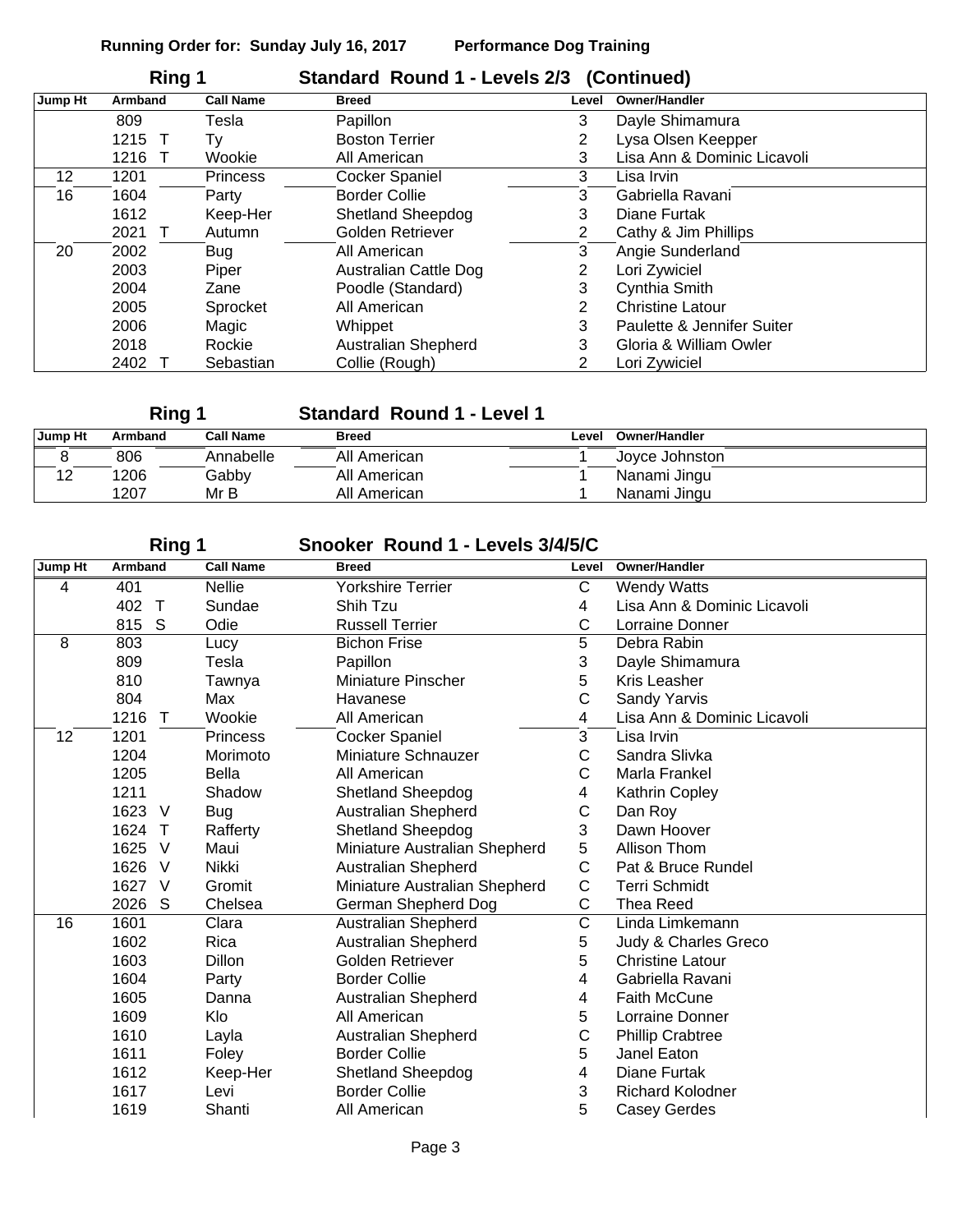| Ring 1  |           |                  | Snooker Round 1 - Levels 3/4/5/C (Continued) |       |                             |
|---------|-----------|------------------|----------------------------------------------|-------|-----------------------------|
| Jump Ht | Armband   | <b>Call Name</b> | <b>Breed</b>                                 | Level | <b>Owner/Handler</b>        |
|         | 1620      | Leeloo           | <b>Australian Cattle Dog</b>                 | 4     | <b>Shari Santos</b>         |
|         | 1622      | <b>Bonnie</b>    | Miniature Australian Shepherd                | С     | Laura Ann Lotz              |
|         | 2019<br>V | Mattie           | Belgian Sheepdog                             | С     | Randall & Mary Jo Thomsen   |
|         | 2020<br>V | Shilo            | Golden Retriever                             | С     | <b>Cheryl Anne Eickhoff</b> |
|         | 2022<br>V | Rudy             | <b>Australian Shepherd</b>                   | С     | Judy & Charles Greco        |
|         | 2408<br>S | Rory             | Golden Retriever                             | 5     | <b>Heather McAllister</b>   |
| 20      | 2001      | Star             | <b>Australian Shepherd</b>                   | C     | John Kinney                 |
|         | 2002      | Bug              | All American                                 | 3     | Angie Sunderland            |
|         | 2004      | Zane             | Poodle (Standard)                            | 3     | Cynthia Smith               |
|         | 2005      | Sprocket         | All American                                 | 3     | <b>Christine Latour</b>     |
|         | 2006      | Magic            | Whippet                                      | 3     | Paulette & Jennifer Suiter  |
|         | 2007      | Halo             | Belgian Sheepdog                             | 4     | Laura & Jessica Stout       |
|         | 2011      | Patches          | All American                                 | 5     | Pat & Ron Culbertson        |
|         | 2018      | Rockie           | Australian Shepherd                          | 3     | Gloria & William Owler      |
|         | 2404<br>V | Roso             | Vizsla                                       | 5.    | Jim & Jan Frazee            |
|         | 2401      | Logan            | All American                                 | 3     | Deanna Adams                |
|         | 2407      | Jyota            | All American                                 | 3     | <b>Casey Gerdes</b>         |

| Ring 1  |         |                  | Snooker Round 1 - Levels 1/2 |       |                      |
|---------|---------|------------------|------------------------------|-------|----------------------|
| Jump Ht | Armband | <b>Call Name</b> | <b>Breed</b>                 | Level | Owner/Handler        |
|         | 1215    |                  | <b>Boston Terrier</b>        |       | Lysa Olsen Keepper   |
| 16      | 2021    | Autumn           | Golden Retriever             |       | Cathy & Jim Phillips |
| 20      | 2402    | Sebastian        | Collie (Rough)               |       | Lori Zvwiciel        |

### **Ring 1 Colors Round 1 - Levels 3/4/5/C**

| Jump Ht | <b>Armband</b> | <b>Call Name</b> | <b>Breed</b>                  | Level | <b>Owner/Handler</b>    |
|---------|----------------|------------------|-------------------------------|-------|-------------------------|
| 4       | 401            | <b>Nellie</b>    | Yorkshire Terrier             | С     | <b>Wendy Watts</b>      |
|         | 815 S          | Odie             | <b>Russell Terrier</b>        | C     | Lorraine Donner         |
| 8       | 803            | Lucy             | <b>Bichon Frise</b>           | 5     | Debra Rabin             |
|         | 805            | <b>Brooklyn</b>  | Havanese                      | 3     | Sandy Yarvis            |
|         | 809            | Tesla            | Papillon                      | 5     | Dayle Shimamura         |
|         | 810            | Tawnya           | <b>Miniature Pinscher</b>     | 5     | <b>Kris Leasher</b>     |
|         | 804            | Max              | Havanese                      | С     | Sandy Yarvis            |
|         | 1628<br>S.     | Lego             | Miniature Australian Shepherd | C     | Laura Ann Lotz          |
| 12      | 1201           | <b>Princess</b>  | <b>Cocker Spaniel</b>         | 4     | Lisa Irvin              |
|         | 1204           | Morimoto         | Miniature Schnauzer           | С     | Sandra Slivka           |
|         | 1205           | Bella            | All American                  | С     | Marla Frankel           |
|         | 1211           | Shadow           | <b>Shetland Sheepdog</b>      | 5     | Kathrin Copley          |
|         | 1623 V         | <b>Bug</b>       | Australian Shepherd           | С     | Dan Roy                 |
|         | 1624 T         | Rafferty         | Shetland Sheepdog             | 3     | Dawn Hoover             |
|         | 1625<br>V      | Maui             | Miniature Australian Shepherd | 5     | Allison Thom            |
|         | 1626 V         | Nikki            | Australian Shepherd           | С     | Pat & Bruce Rundel      |
|         | 1627 V         | Gromit           | Miniature Australian Shepherd | С     | <b>Terri Schmidt</b>    |
|         | 2025<br>S      | Scarlett         | Dalmatian                     | C     | Gabriella Ravani        |
| 16      | 1601           | Clara            | Australian Shepherd           | C     | Linda Limkemann         |
|         | 1602           | Rica             | Australian Shepherd           | 5     | Judy & Charles Greco    |
|         | 1603           | Dillon           | <b>Golden Retriever</b>       | 4     | <b>Christine Latour</b> |
|         | 1604           | Party            | <b>Border Collie</b>          | 5     | Gabriella Ravani        |
|         | 1605           | Danna            | Australian Shepherd           | 3     | <b>Faith McCune</b>     |
|         | 1609           | Klo              | All American                  | 5     | Lorraine Donner         |
|         | 1610           | Layla            | Australian Shepherd           | С     | <b>Phillip Crabtree</b> |
|         | 1611           | Foley            | <b>Border Collie</b>          | 5     | Janel Eaton             |